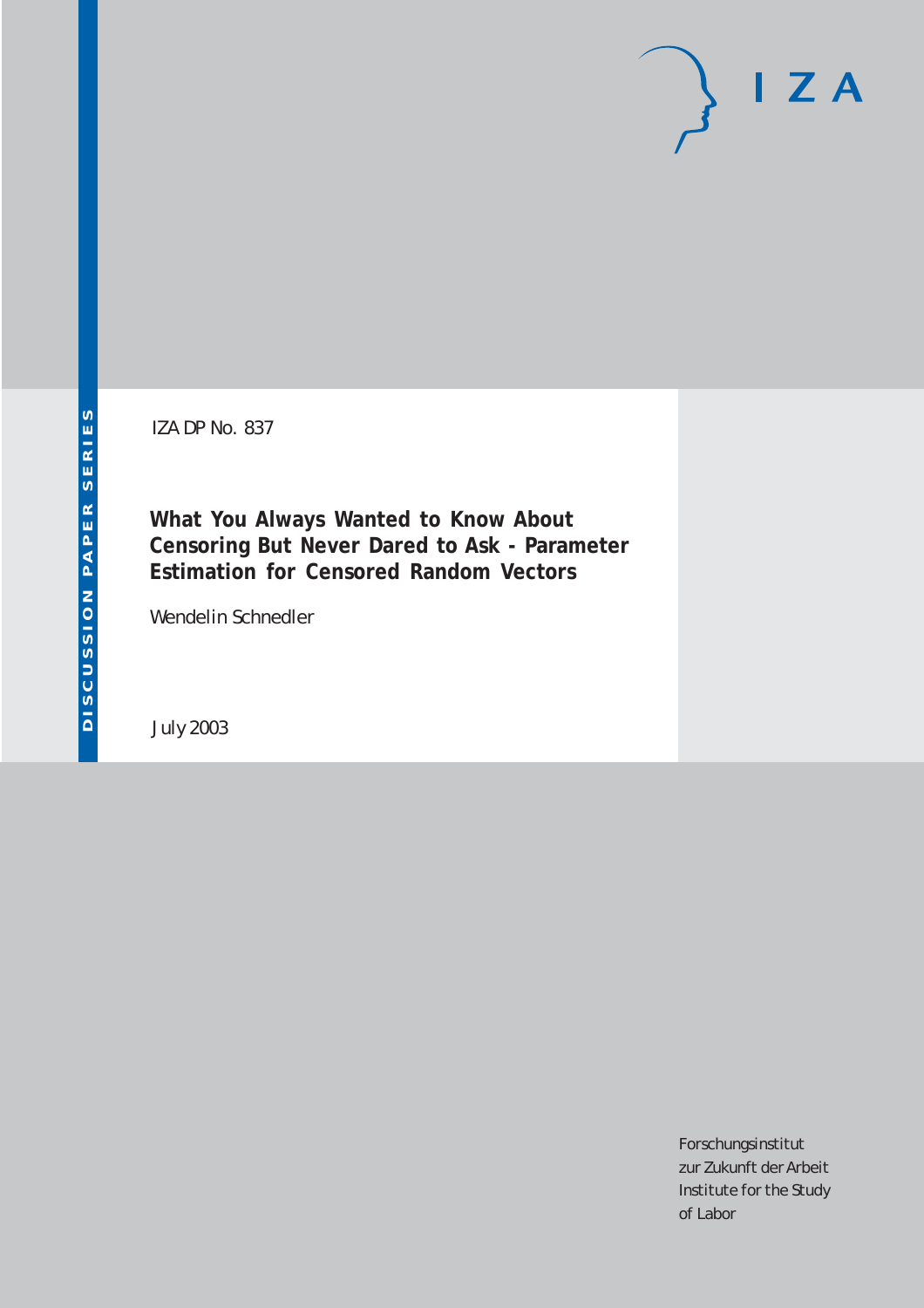# **What You Always Wanted to Know About Censoring But Never Dared to Ask – Parameter Estimation for Censored Random Vectors**

**Wendelin Schnedler** 

*CMPO, University of Bristol and IZA Bonn*

Discussion Paper No. 837 July 2003

IZA

P.O. Box 7240 D-53072 Bonn Germany

Tel.: +49-228-3894-0 Fax: +49-228-3894-210 Email: [iza@iza.org](mailto:iza@iza.org)

This Discussion Paper is issued within the framework of IZA's research area *Evaluation of Labor Market Policies and Projects.* Any opinions expressed here are those of the author(s) and not those of the institute. Research disseminated by IZA may include views on policy, but the institute itself takes no institutional policy positions.

The Institute for the Study of Labor (IZA) in Bonn is a local and virtual international research center and a place of communication between science, politics and business. IZA is an independent, nonprofit limited liability company (Gesellschaft mit beschränkter Haftung) supported by Deutsche Post World Net. The center is associated with the University of Bonn and offers a stimulating research environment through its research networks, research support, and visitors and doctoral programs. IZA engages in (i) original and internationally competitive research in all fields of labor economics, (ii) development of policy concepts, and (iii) dissemination of research results and concepts to the interested public. The current research program deals with (1) mobility and flexibility of labor, (2) internationalization of labor markets, (3) welfare state and labor market, (4) labor markets in transition countries, (5) the future of labor, (6) evaluation of labor market policies and projects and (7) general labor economics.

IZA Discussion Papers often represent preliminary work and are circulated to encourage discussion. Citation of such a paper should account for its provisional character. A revised version may be available on the IZA website ([www.iza.org](http://www.iza.org/)) or directly from the author.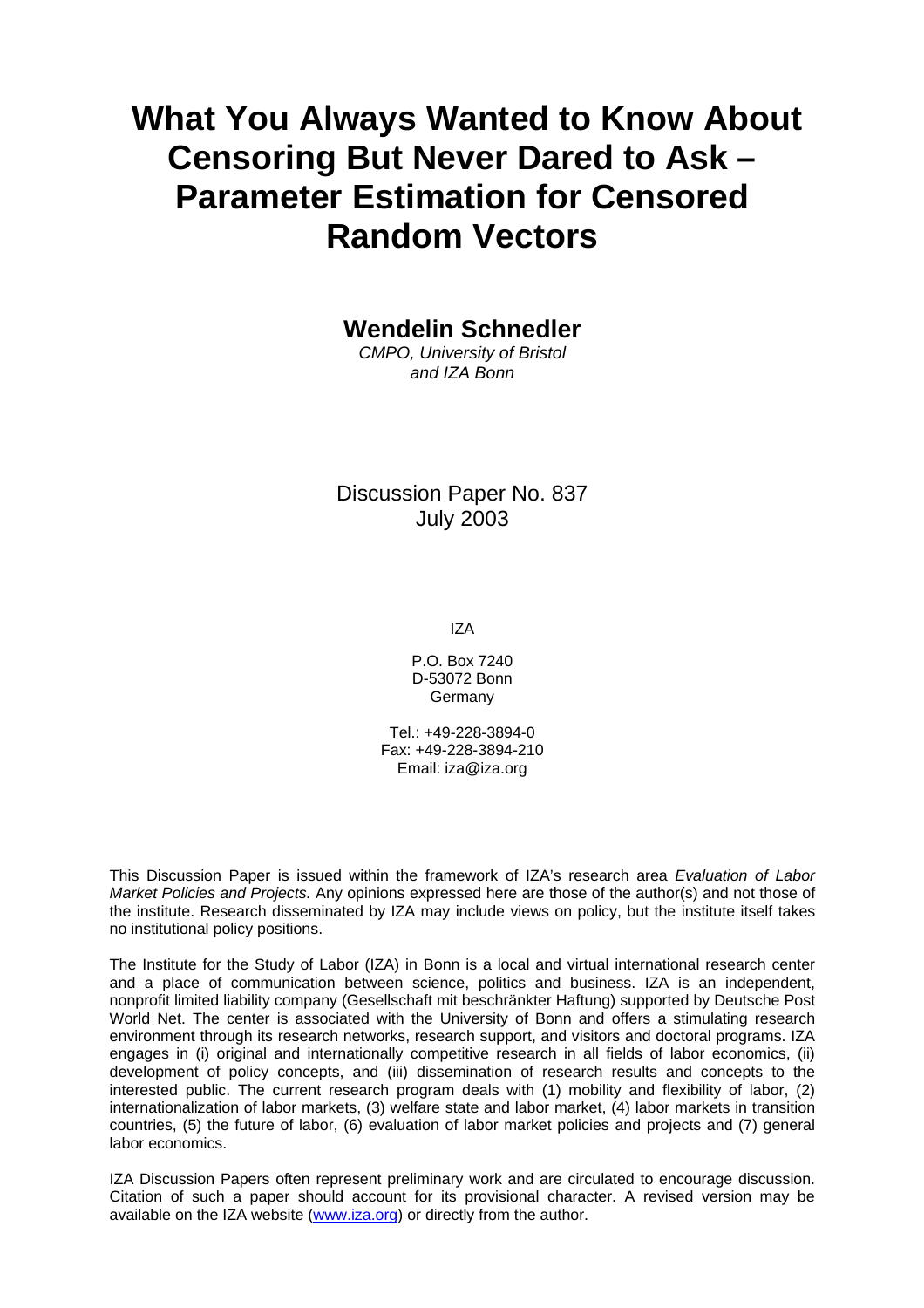IZA Discussion Paper No. 837 July 2003

## **ABSTRACT**

## **What You Always Wanted to Know About Censoring But Never Dared to Ask – Parameter Estimation for Censored Random Vectors**

This article considers a wide class of censoring problems and presents a construction rule for an objective function. This objective function generalises the ordinary likelihood as well as particular "likelihoods" used for estimation in several censoring models. Under regularity conditions the maximiser of this generalised likelihood has all the properties of a maximum likelihood estimator: it is consistent and the respective root-n estimator is asymptotically efficient and normally distributed.

JEL Classification: C130, C240

Keywords: censored variables, M-estimation, multivariate methods, random censoring, generalised likelihood

Wendelin Schnedler Room 1C8 Leverhulme Centre for Market and Public Organisation University of Bristol 12 Priory Road Bristol, BS8 1TN United Kingdom Tel.: +44 117 928 9030 Email: [W.Schnedler@bristol.ac.uk](mailto:W.Schnedler@bristol.ac.uk)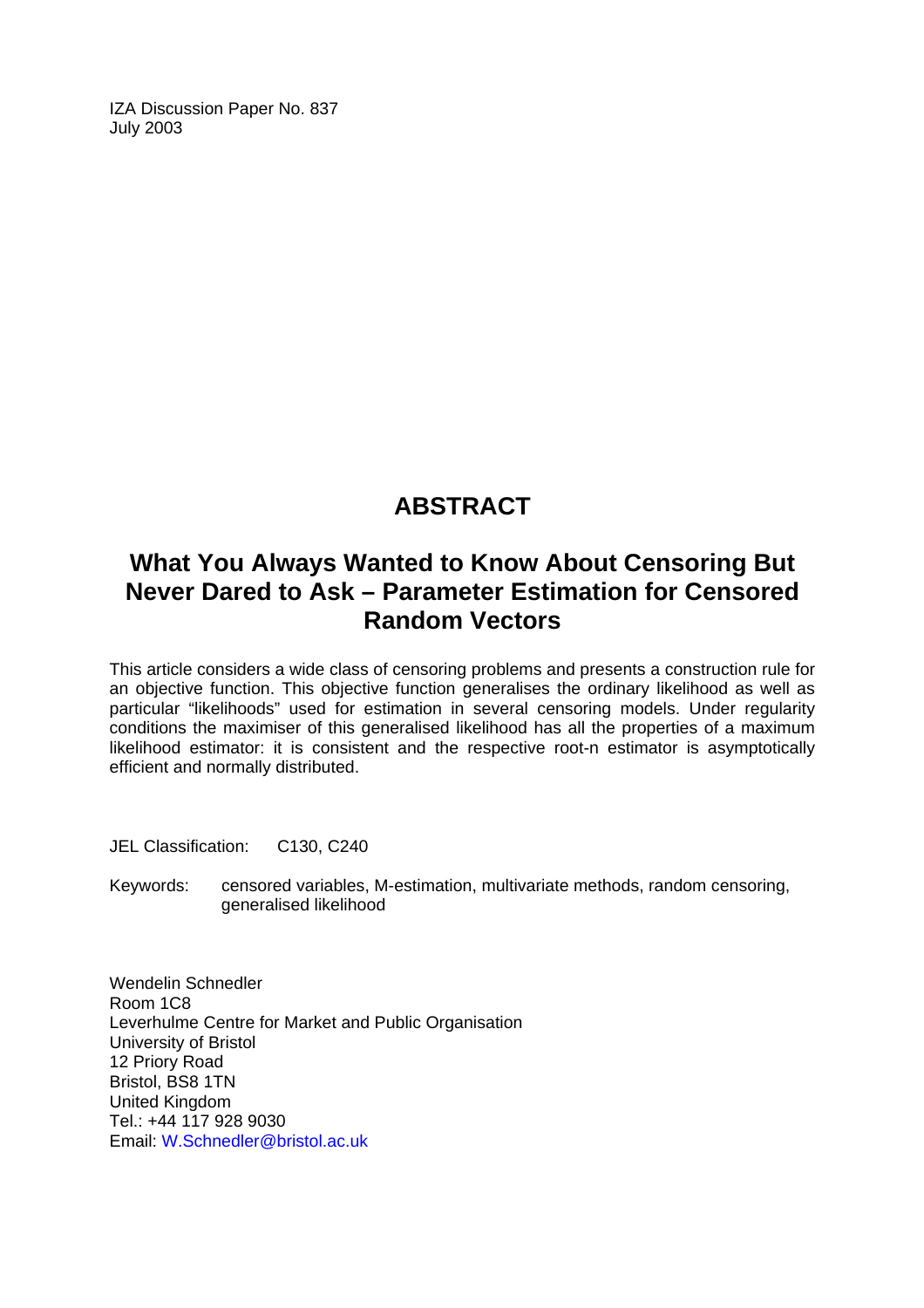## 1 Introduction

Often, the value of a variable of economic interest can only be observed under particular circumstances – the variable is censored. Ignoring censoring may lead to inconsistent estimators. The seminal example is from Tobin (1958): Because household expenditure is only observed when it is positive, ordinary least squares estimators for the relationship between household expenditure and income are downwardly biased. To circumvent this problem, Tobin suggested the maximiser of a particular objective function as an estimator. Every observational unit contributes to this objective function and the contribution can take two forms: If the value is observed, the contribution is the density evaluated at the observed value. If the value is not observed, the contribution is the probability of not observing the value. So, the objective function is neither a density nor a probability function evaluated at the observed value; rather, it is a hybrid of both. Hence, it is not a likelihood function.

Since Tobin's discovery, a plethora of censoring problems has been estimated using objective functions which hybridise density and probability contributions. In fact, respective estimators have long found their way into econometrics textbooks. However, as Davidson and MacKinnon correctly point out (1993, p. 539), there is something "fishy" about such objective functions; despite the fact that they are usually called likelihood functions, their maximiser does not necessarily feature the properties of a maximum likelihood estimator. It might not even be consistent.

If the censoring problem is of the simple nature that characterises the original Tobin model, that is if the variable cannot be observed below a fixed threshold and if errors are normally distributed, there is no reason to worry. Under these conditions, Amemiya (1973) proves that the maximiser of the objective function suggested by Tobin has the properties of a maximum likelihood estimator. But many censoring problems do not fall into this category and hence it is not clear whether the maximiser of the objective function features the desired properties. While initially authors wandered about this deficiency and justified their objective functions (for example by monte carlo simulation, see Nelson 1977), more recent applications are less cautious (e.g. Attanasio 2000). A possible way to ensure the desired properties is to use standard results about M-estimators (Amemiya 1985, Newey and McFadden 1996). But taking this route requires the constant re-invention of the wheel: For every censoring problem and the respective objective function very similar conditions need to be checked. Possibly this is the reason why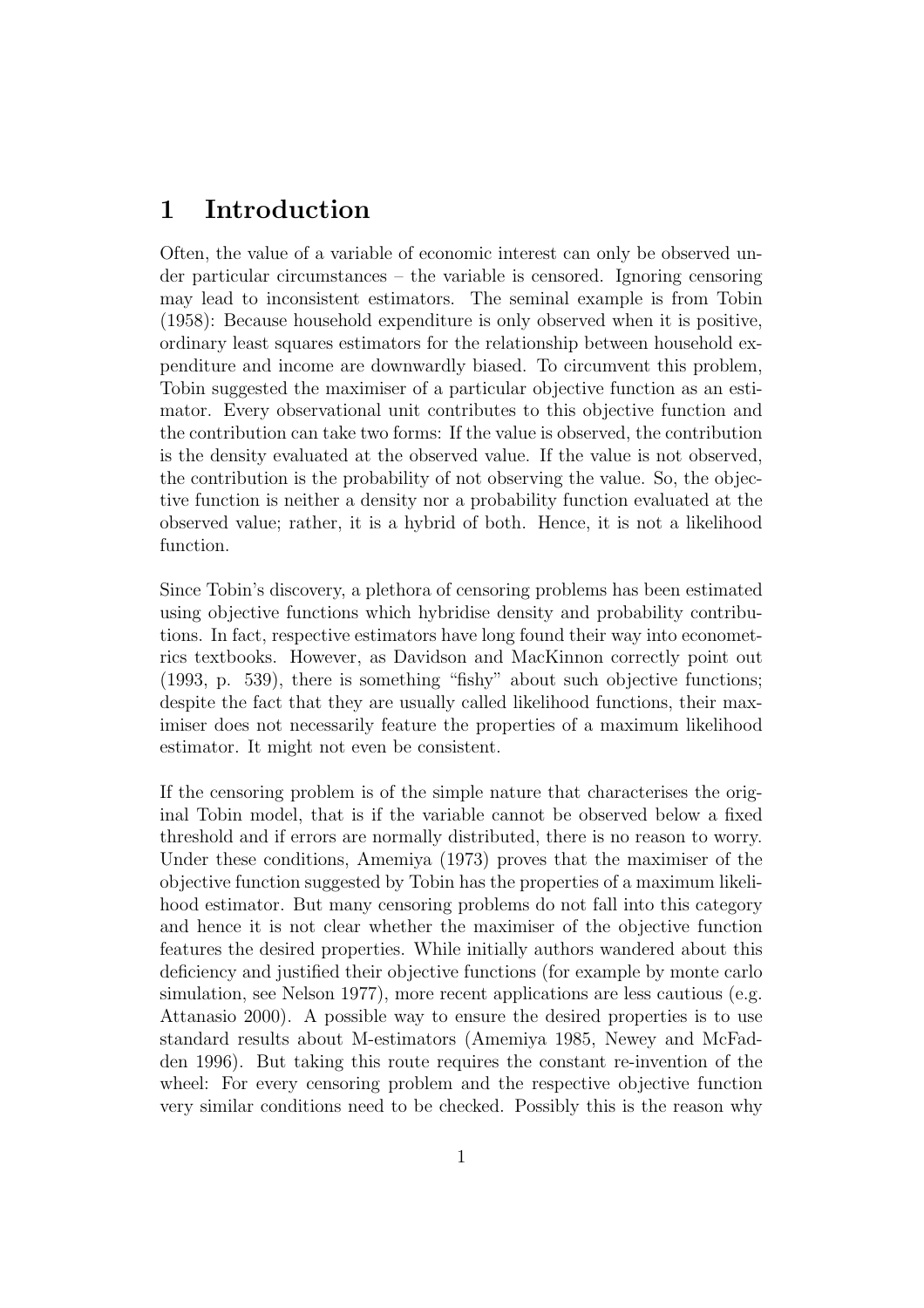M-estimator results are rarely evoked to justify objective functions in the censoring context. Finding out whether the maximiser of the objective function has certain properties is only the second step when estimating with censored data. Before getting to this stage, one has to construct an objective function. While there seems to be a lot of working knowledge, intuition, and experience involved in this process, there is no explicit rule how to derive such a function. So, we are left with two interrelated problems: How do we find an objective function for a given censoring problem? How do we ensure that its maximiser has desirable properties? Both questions will be addressed subsequently.

This article provides a rule how to construct an objective function for a very general class of censoring problems. Under regularity conditions, the maximiser of this objective function features important properties of a maximum likelihood estimator. Namely, it is consistent, invariant to monotone transformations, and root-n times the estimator is asymptotically normal and efficient. If there is no censoring, this estimator becomes the ordinary maximum likelihood estimator. Thus, the estimation method is in a sense a generalisation of maximum-likelihood estimation.

The next section lays out a formal description of the class of censoring problems considered and explains how to construct a generalised likelihood for a given censoring problem. In section 3, this construction method is applied to particular problems, which were addressed in the literature. In most of the cases, the respective "likelihood"-functions are monotone transformations of the generalised likelihood. This implies that the respective maximiser has maximum-likelihood properties. For some cases, comparing "likelihood" and generalised likelihood represents a simple complementary way of proving their properties. For other cases, it is the first time that these properties are proven. Section 4 gives the regularity conditions under which the maximiser of the generalised likelihood has the desired properties. The proofs are based on standard results for M-estimators and very similar to the respective proofs for maximum-likelihood estimators. Section 5 embeds the problem of censoring in a regression context. Finally, section 6 concludes.

## 2 Constructing the objective function

Consider the following example. An employer reimburses the moving costs for workers, who come from a different city. To keep costs low, the employer uses the following rule: the worker has to obtain two quotes and the cheaper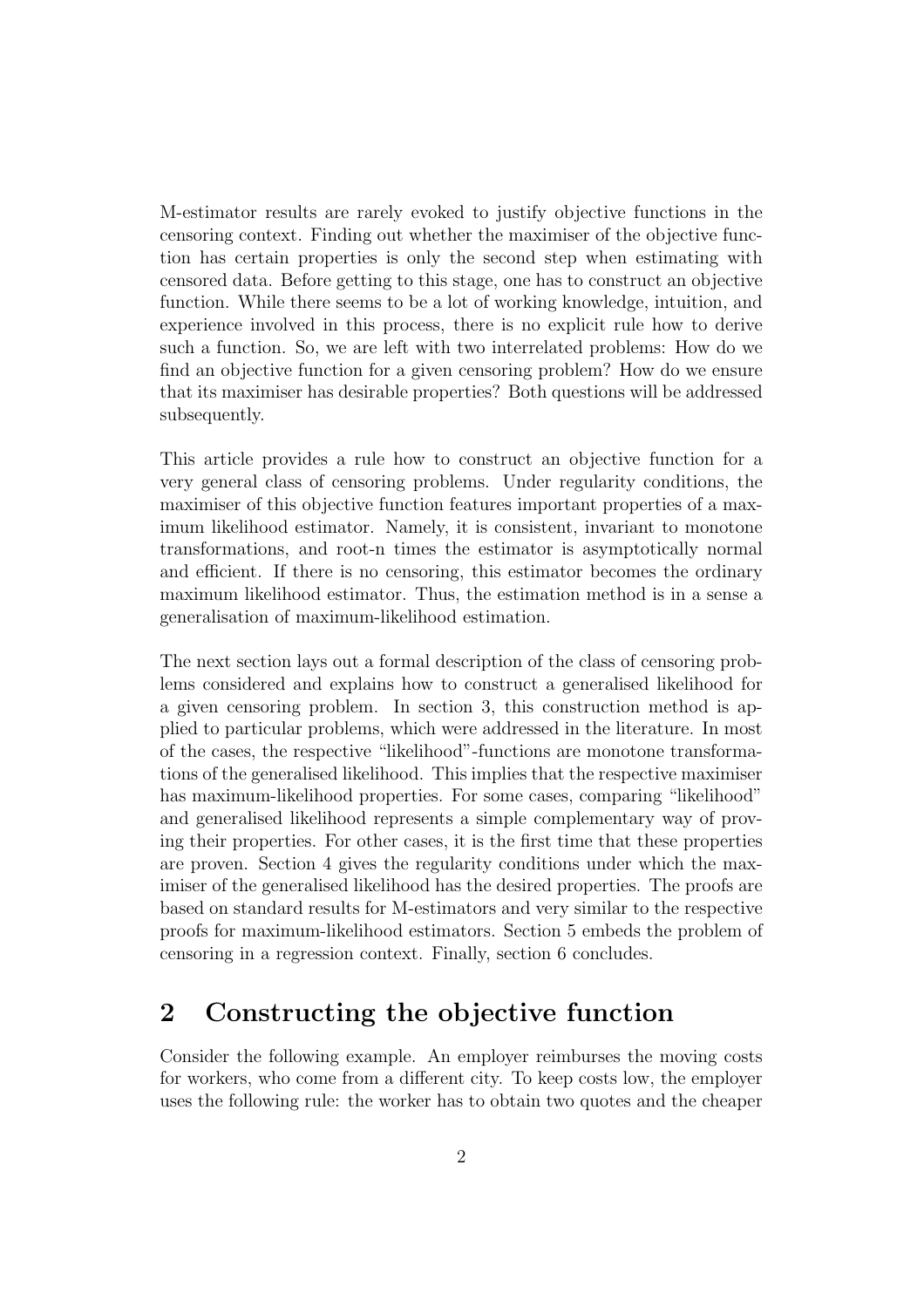one is reimbursed. Suppose for simplicity, that there are only two moving companies and that the parameters of economic interest are the means of the price offers by these two companies. However, the employer only keeps track of the reimbursed costs and the name of the selected moving company. The average reimbursed costs when a particular company was chosen underestimates the mean price offer made by this company. The offer of a company is simply more likely to be observed when it is lower. Is there any way to consistently estimate this mean?

This example is a special case of the more general problem, how to estimate a *p*-dimensional parameter  $\theta \in \mathbb{R}^p$ , which governs a continuously distributed random vector  $Y = (Y_1, \ldots, Y_q)$  with a joint density function  $f(y, \theta)$  and realisation  $y = (y_1, \ldots, y_q)$  when some components of y cannot be observed sometimes. To advance on this issue, we assume that the econometrician knows at least the conditions under which the components are not observable. Suppose further that any such condition can be expressed in terms of components of y. In other words, the observability of the  $j$ -th component of the realisation of Y depends on the random vector Y itself. Formally,  $\mathcal{V}_j$ denotes the set of realisations of Y such that  $y_j$  is observable whereas  $\overline{\mathcal{V}}_j$  is the complement, that is the set of realisations  $y$  of  $Y$  for which  $y_j$  is not observable. The set  $\mathcal{V}_j$  is called *visibility set*.

In the example, Y is the random variable describing the moving costs,  $\theta =$  $(\mu_1, \mu_2)$  are the means of the price offer distribution, and  $y = (y_1, y_2)$  are the actual price offers submitted by the two moving companies. The price offer by the first moving company  $y_1$  is observed whenever  $y_1$  is smaller than  $y_2$ . Conversely,  $y_2$  is observed when it is smaller than  $y_1$ . So, the visibility set for  $y_1$  is  $\mathcal{V}_1 = \{y_1, y_2 | y_1 < y_2\}$  and that for  $y_2$  is  $\mathcal{V}_2 = \{y_1, y_2 | y_2 \le y_1\}.$ 

Is it restrictive to assume that the conditions for observing a component of Y can be expressed in terms of realisations of  $Y$ ? Not really, because we are not limited to a particular random vector  $Y$ . So if –for example– one component is censored below a random threshold, which is distributed with a particular distribution, we can add a component to  $Y$ , which follows this distribution and use it to write down the visibility set.

Based on the visibility set, we can define a random variable, which describes whether a particular component is visible or not. Consider the function  $V_i(y)$ ,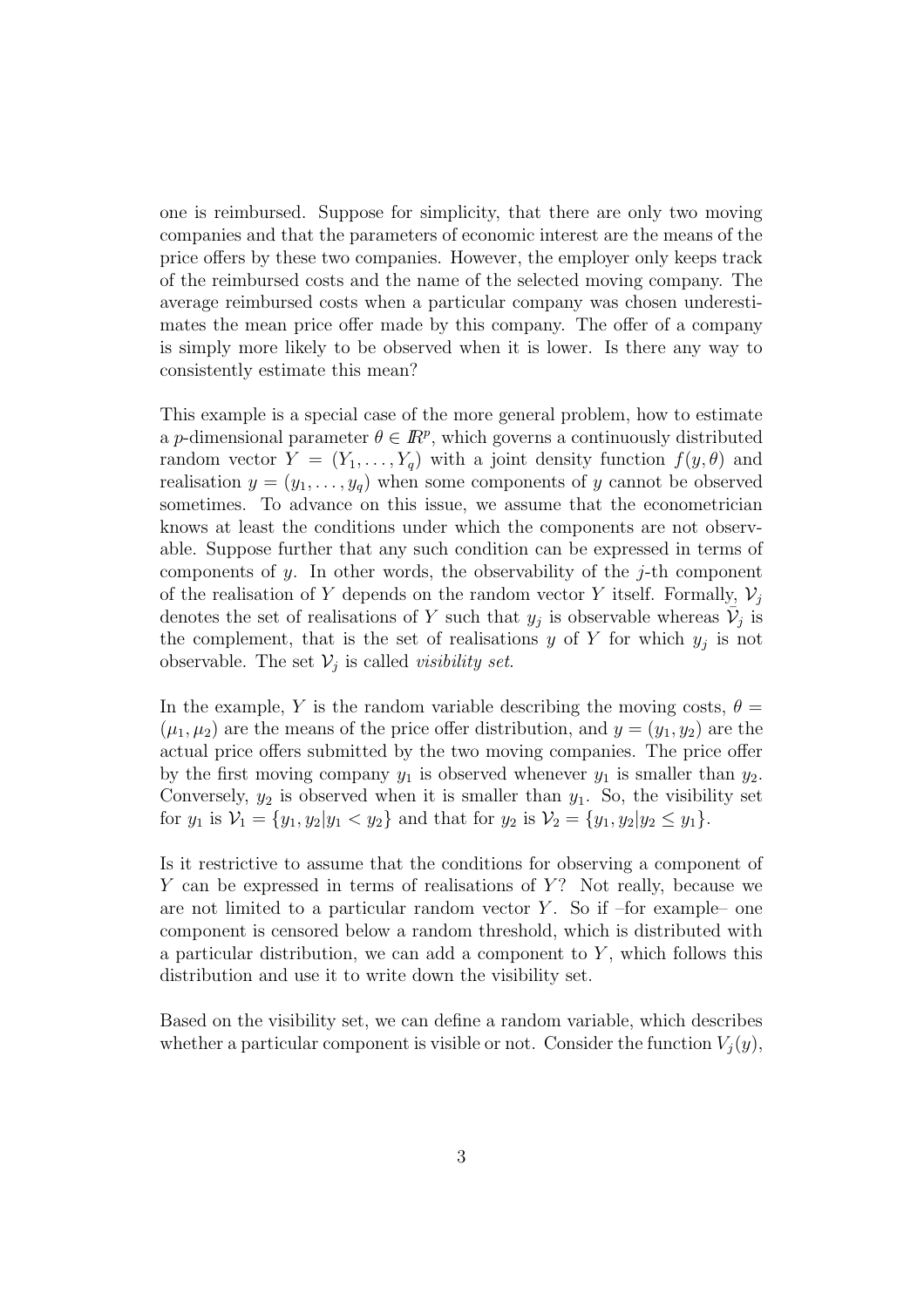which takes on the value one if component  $i$  is visible and zero else:

$$
V_j(y) := \begin{cases} 1 & \text{if } y \in \mathcal{V}_j \\ 0 & \text{if } y \notin \mathcal{V}_j. \end{cases}
$$

Then,  $V_j := V_j(Y)$  is a random variable indicating visibility. For this random variable to be well defined, we must be able to compute the probability of observing the j-th component. Hence, we make the following assumption.

**Assumption 1.** For all j, the visibility set  $V_j$  is (Lebesgue-)measurable.

This implies that the vector of random variables  $V := (V_1, \ldots, V_q)$  is also well defined. Each realisation  $v = (v_1, \ldots, v_q)$  of this vector may be regarded as a *visibility state s*. A state *s* is thus characterised by a vector  $v^s = (v_1^s, \ldots, v_q^s)$ , where the  $j$ -th component indicates whether the respective variable can be observed in this state or not. Because any of the  $q$  components in the vector  $v<sup>s</sup>$  can take on two values, there are exactly  $2<sup>q</sup>$  states. These states can be numbered  $s = 0, \ldots, 2^q-1$ , where the label  $s = 0$  is reserved for that state in which no component is visible:  $v_0 = (0, \ldots, 0)$ . A particular state s realises if and only if the associated visibility  $v^s$  occurs; according to the definition of visibility, this is the case if and only if the realisation  $y$  of Y is in the respective visibility sets:

$$
y \in \bigcap_{\{j|v_j^s=1\}} \mathcal{V}_j \cap \bigcap_{\{j|v_j^s=0\}} \bar{\mathcal{V}}_j.
$$

The *state set*  $V^s$  condenses the restrictions placed on the realisation y in state s by the fact that certain variables are visible in this state and others are not. Together, all state sets  ${y_s}_{s=0,\dots,2^q-1}$  form a disjoint decomposition of the  $\mathbb{R}^q$  (proof see appendix). This result is important, as it will later ensure that each realisation contributes to the objective function only via one state. The probability of a particular state s is equal to:

$$
P(S = s) = P(y \in \mathcal{V}^s) = \int_{\mathcal{V}^s} f(y, \theta) dy,
$$

where  $S$  is a random variable describing the visibility state before it is realised.

In the moving company example, there are four states of visibility: neither variable is observable  $(s = 0)$ , only  $y_1$  is observable  $(s = 1)$ , only  $y_2$  is observable  $(s = 2)$ , or both are observable  $(s = 3)$  – see figure 1. However, the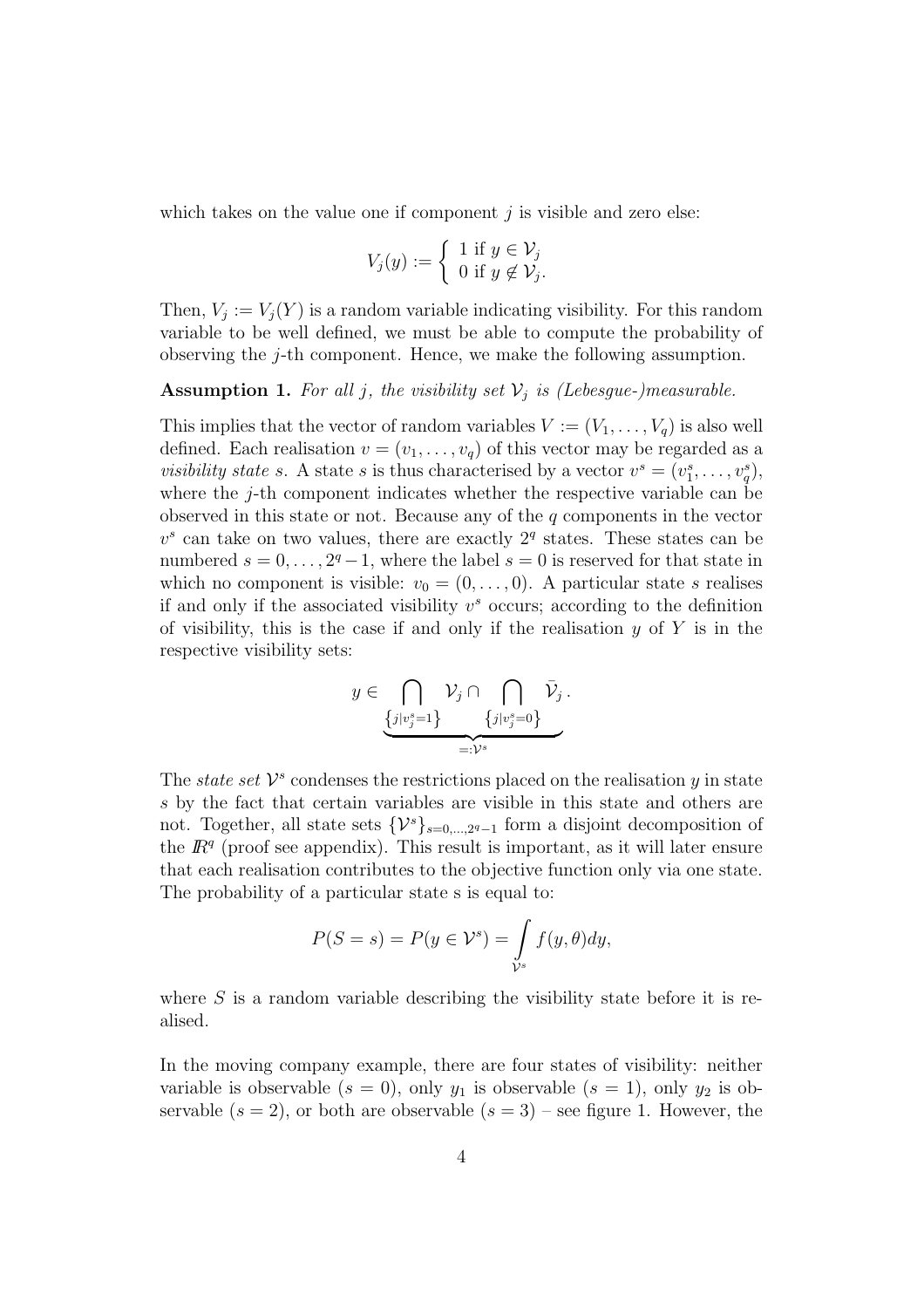

Figure 1: Relation between states, state sets, and visibility sets

If the realisation y of Y is in the visibility set  $\mathcal{V}_1$ , its first component  $y_1$ is observable; if it is in the visibility set  $\mathcal{V}_2$ , the second can be observed. This induces four states: In state  $s = 0$ , no component can be observed and the realisation must be in the state set  $\mathcal{V}^0$ . In state  $s = 1$ , only the first component is visible and  $y \in \mathcal{V}^1$ . For the state  $s = 2$  only the second and for  $s = 3$  both components are visible while y is in the sets  $\mathcal{V}^2$  and  $\mathcal{V}^3$ .

sets  $\mathcal{V}^0$  and  $\mathcal{V}^3$  are empty and the respective probability is zero: There is always exactly one price offer, which can be observed. If Y is jointly normal distributed with mean  $\theta$  and variance-covariance matrix  $\Sigma$ , the probability for  $s = 1$  is  $P(S = 1) = P(y \in V^1) = P(y_1 \lt y_2) = \Phi(y_2 | \theta, \Sigma)$ , where  $\Phi(\cdot|\theta, \Sigma)$  is the cumulative density of the normal distribution.

Because estimators have to be defined in terms of observables and because some components of  $y$  are sometimes not observed, an operator which extracts the observable components of  $y$  in a given state  $s$  is very useful for the notation of estimators.

**Definition 1.** Denote by  $\nu^s$  an operator which extracts the visible components of y in state s:

$$
\nu^{s}: \mathbb{N} \times \mathbb{R}^{q} \longrightarrow \mathbb{R}^{l(s)} \subseteq \mathbb{R}^{q}
$$
  

$$
(s, y) \longmapsto (y_{j_1}, y_{j_2}, \dots, y_{j_{l(s)}}),
$$

where  $j_1, \ldots, j_{l(s)} \in \{j | v_j^s = 1\}$  and  $l(s)$  is is the number of observable components in state s. Define  $\bar{\nu}^s$  to be an operator which extracts the unobservables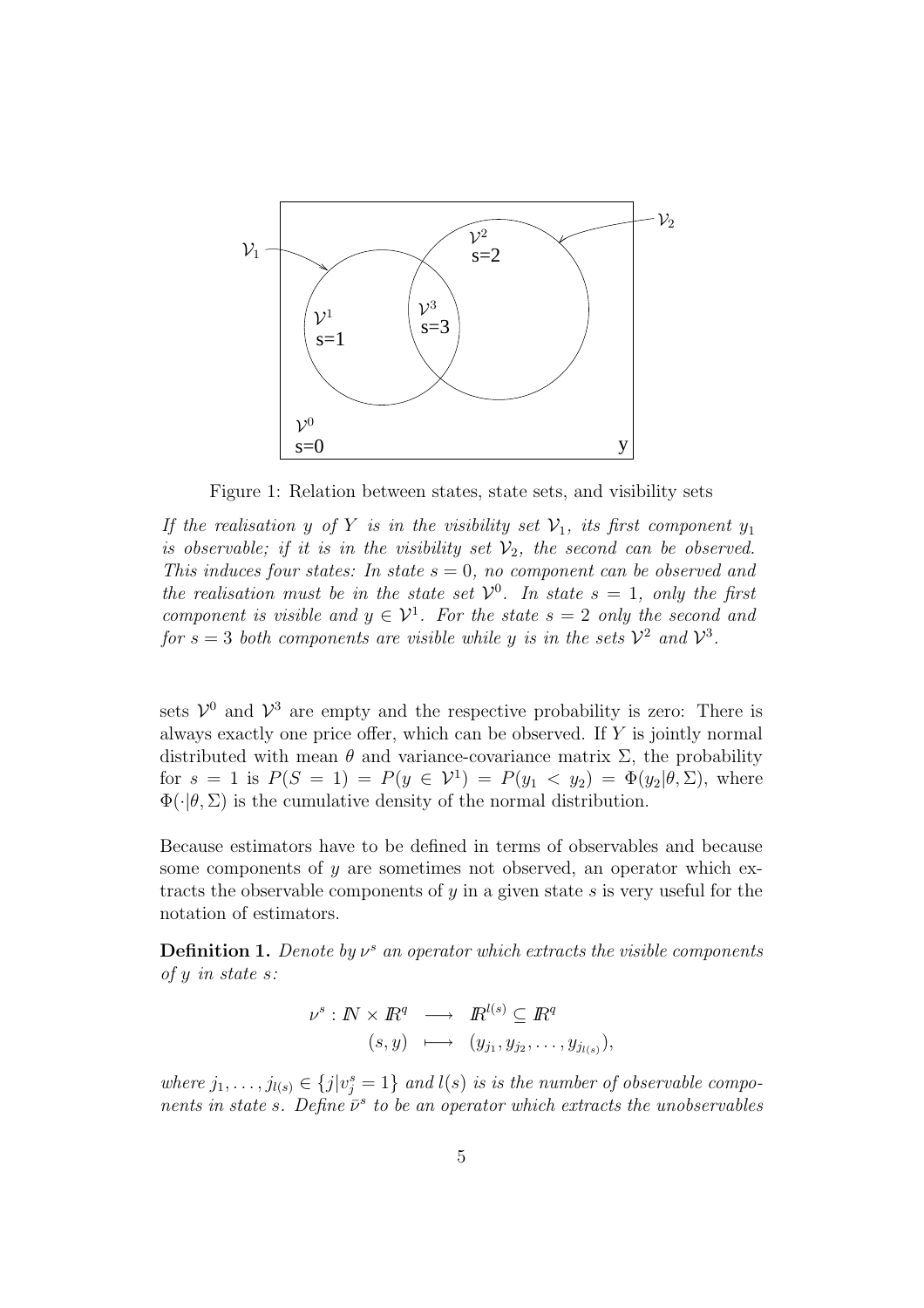components:

$$
\overline{\nu}^{s}: \mathbb{N} \times \mathbb{R}^{q} \longrightarrow \mathbb{R}^{q-l(s)} \subseteq \mathbb{R}^{q}
$$
  

$$
(s, y) \longmapsto (y_{j_1}, y_{j_2}, \dots, y_{j_{q-l(s)}}),
$$

where  $j_1, \ldots, j_{q-l(s)} \in \{j | v_j^s = 0\}.$ 

To see how the operators work, reconsider the moving company example:  $\nu^1 y = y_1$  because the observable component in state  $s = 1$  is  $y_1$ , while  $\nu^2 y = y_2$  in state  $s = 2$  when the second provider submitted the lower bid  $(y_2 < y_1)$ . Likewise the unobservable component in state  $s = 1$  can be obtained by the invisibility operator  $\bar{\nu}^1 y = y_2$  and similarly the unobservable component in the state  $s = 2$  can be extracted:  $\bar{\nu}^1 y = y_2$ .

Let  $i = 1, \ldots, n$  be the index of n observational units which are randomly sampled from  $Y$ ; a particular realisation of this random sample is denoted by  $y_i = (y_{i1}, \ldots, y_{iq})$  and leads to a state  $s_i$ . Then, the visibility operator allows the following succinct representation of the data which is available for estimation:

$$
(s_i,\nu^{s_i}y_i.)_{i=1,\ldots,n}.
$$

In words: the econometrician knows which variables are observable and the values for those variables.

The conditional distribution given a particular state  $s$  is characterised by the respective conditional density function. This function can be obtained by integrating over all components which are unobservable in that state  $(\bar{\nu}^s y)$ and dividing by the probability of the state to occur:

$$
f_s(\nu^s y, \theta) = \frac{1}{P(S=s)} \int_{\mathcal{V}^s} f(y, \theta) d(\bar{\nu}^s y).
$$

The actual observations for a given state s are adequately described by this conditional density. Hence, the available data for a given state s, which are  $\{\nu^{s_i} y_i | s_i = s\}$ , can be used to obtain an ordinary maximum likelihood estimator of  $\theta$ . Of course, it might be problematic to identify  $\theta$  using the –possibly few– observable components of  $y$  in state s. Moreover, the described technique may be carried out for various observed states s and therefore lead to a multitude of estimators for  $\theta$ . Ideally, we want to combine the information of different states to better identify  $\theta$ , to increase efficiency, and to obtain a single estimator which incorporates all available information.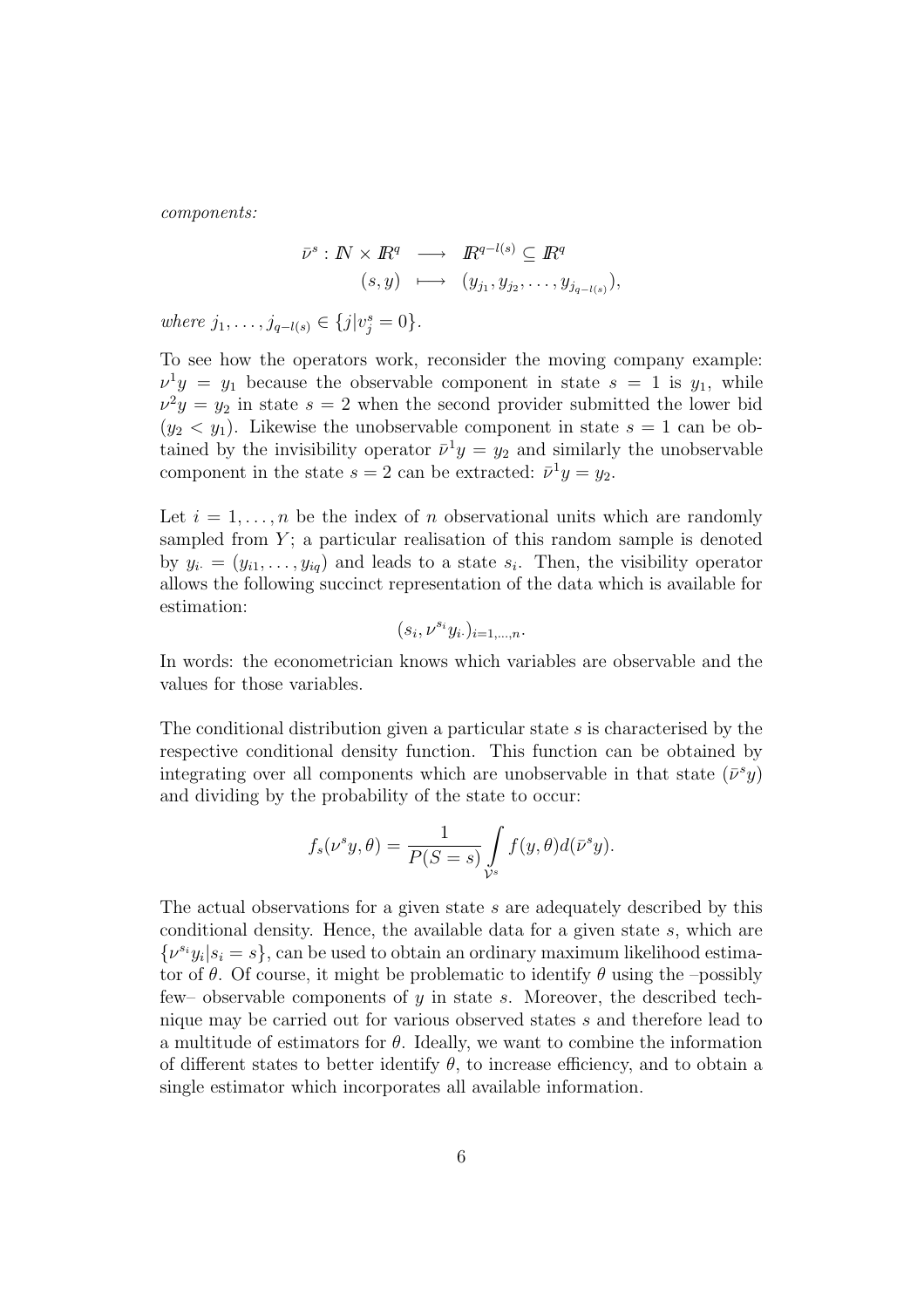Based on the introduced notation, we now devise such an estimator. To derive the contribution of a particular observational unit, we start out with the density  $f(y, \theta)$ . The respective realisation y leads to a visibility state s. Some components of  $\gamma$  are not observable in this state, so we integrate them out. But the unobserved components cannot have any value, they are restricted by the fact that we are in state s. Hence, we do not integrate over the whole domain but limit integration to the visibility set  $\mathcal{V}^s$ . Overall, we get:

$$
\tilde{f}_s(\nu^s y,\theta) := \int\limits_{\mathcal{V}^s} f(y,\theta) d(\bar{\nu}^s y),
$$

where the integration is simply ignored if there are no unobserved components  $\bar{\nu}^s y$ . This function is closely related to the conditional density:

$$
\tilde{f}_s(\nu^s y, \theta) = P(S = s) f_s(\nu^s y, \theta)
$$

But it is simpler to compute because the probability of the state s need not be calculated. Note that  $\tilde{f}_s(\nu^s y, \theta)$  is not a density function as integrating over the remaining variables yields  $P(S = s)$  rather than one. Next, consider an objective function to which each observation  $(s_i, \nu^{s_i} y_i)$  contributes by  $\tilde{f}_{s_i}(\nu^{s_i}y_i,\theta)$ . Then, define the following estimator:

$$
\theta_n := \operatorname{argmax}_{\theta} \prod_{i=1}^n \tilde{f}_{s_i}(\nu^{s_i} y_i, \theta) \tag{1}
$$

Note, that the objective function is not an ordinary likelihood function because it is not the product of density functions. Consequently, the criticism of Davidson and MacKinnon (1993) applies and the maximiser does not necessarily have the usual properties of a maximum likelihood estimator. Later, we determine when the maximiser in (1) is consistent and root-n times the estimator is asymptotically normally distributed and efficient. If there is no censoring, the objective function in (1) is an ordinary likelihood function. Because most properties of a likelihood estimator are preserved for the maximiser in (1), the respective objective function is called *generalised likelihood*.

## 3 Application

The developed framework covers a large range of censoring problems. Accordingly, maximising the generalised likelihood provides estimators with desirable properties for these censoring problems. This section reconsiders some censoring problems, derives the generalised likelihood, and compares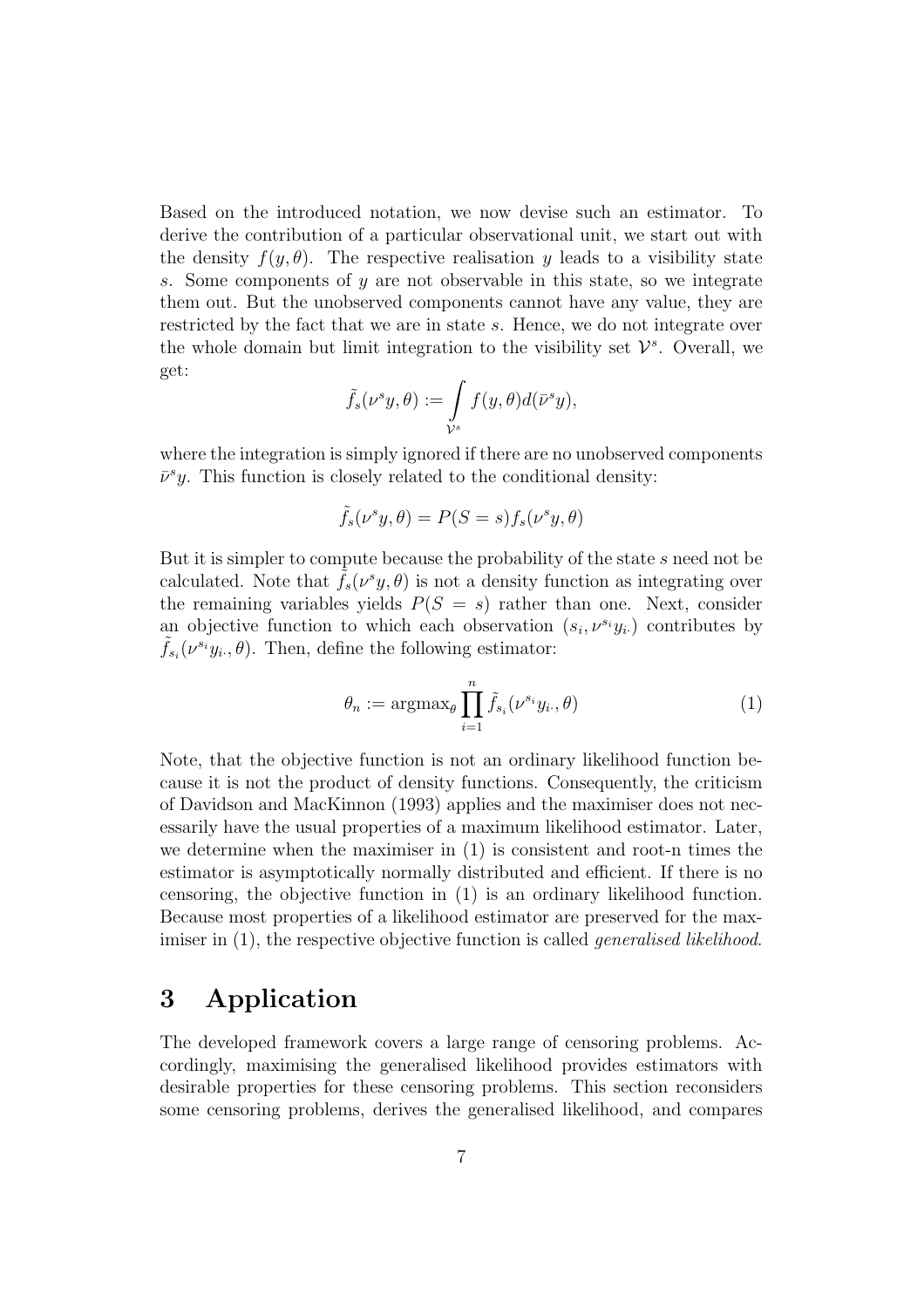it with "likelihood functions" that were used for the respective problem by other authors.

Recall the simple tobit model in which a (one-dimensional) realisation  $y_1$ cannot be observed when it is below zero. This model has two states  $s_i = 0$ and  $s_i = 1$ . In the state  $s_i = 0$ , the variable is not observable since  $y_1 < 0$ ; respectively  $\nu^1 y = \bar{\nu}^0 y = y_1$ . Thus, the visibility set of the variable is  $\mathcal{V}_1 = \{y_1 | y_1 \geq 0\}$ , so that the state sets are  $\mathcal{V}^0 = \overline{\mathcal{V}}_1 = \{y_1 | y_1 < 0\}$ , and  $\mathcal{V}^1 = \mathcal{V}_1$ . Given a normally distributed  $y_1$  with mean  $\mu$  and variance  $\sigma^2$ , the calculated contribution for state  $s = 0$  is:

$$
\tilde{f}_0(y_1, \theta) = \int_{\mathcal{V}^0} f(y, \theta) d\bar{\nu}^0 y = P(y_1 < 0) = \Phi(\mu; \sigma^2),
$$

where  $\theta = (\mu, \sigma^2)$ . If  $y_1$  is observable  $(s = 1)$ , the formula for the contribution yields:

$$
\tilde{f}_1(y_1,\theta) = f(y_1,\theta) = \phi(y_1\{\mu,\sigma^2),
$$

where  $\phi(\cdot|\mu, \sigma^2)$  is the normal density. Hence, the objective function from equation (1) becomes:

$$
\prod_{\{i|s_i=0\}} \Phi(0|\mu, \sigma^2) \prod_{\{i|s_i=1\}} \phi(y_1|\mu, \sigma^2)
$$

This, however, is exactly the objective function which is usually used to obtain the tobit estimator. Consequently, this estimator is a special case of estimator (1) and all properties which are valid for this estimator are also valid for the tobit estimator. In the case of the tobit estimator, this might not be very exciting since Amemiya (1973) has already derived its properties. However, for other estimators, the properties of which have not been proven, the method is more useful.

As an example take the tobit type II model as introduced by Amemiya (1984). In this model, there are two components  $y = (y_1, y_2)$  which are normally distributed around the means  $\mu_1$  and  $\mu_2$  with variance-covariance matrix

$$
\Sigma = \begin{pmatrix} \sigma_{11} & \sigma_{12} \\ \sigma_{12} & \sigma_{22} \end{pmatrix}
$$
 so that  $\theta = (\mu_1, \mu_2, \sigma_{11}, \sigma_{12}, \sigma_{22}).$ 

The realisation  $y_1$  is never observable but  $y_2$  is observable whenever  $y_1 > 0$ . So, there are two states  $s = 0$  and  $s = 1$  and the visibility set for  $y_2$  is  $\mathcal{V}_1 = \{(y_1, y_2)|y_1 > 0\}$ , while the state sets are  $\mathcal{V}^0 = \bar{\mathcal{V}}_1 = \{(y_1, y_2)|y_1 \leq 0\}$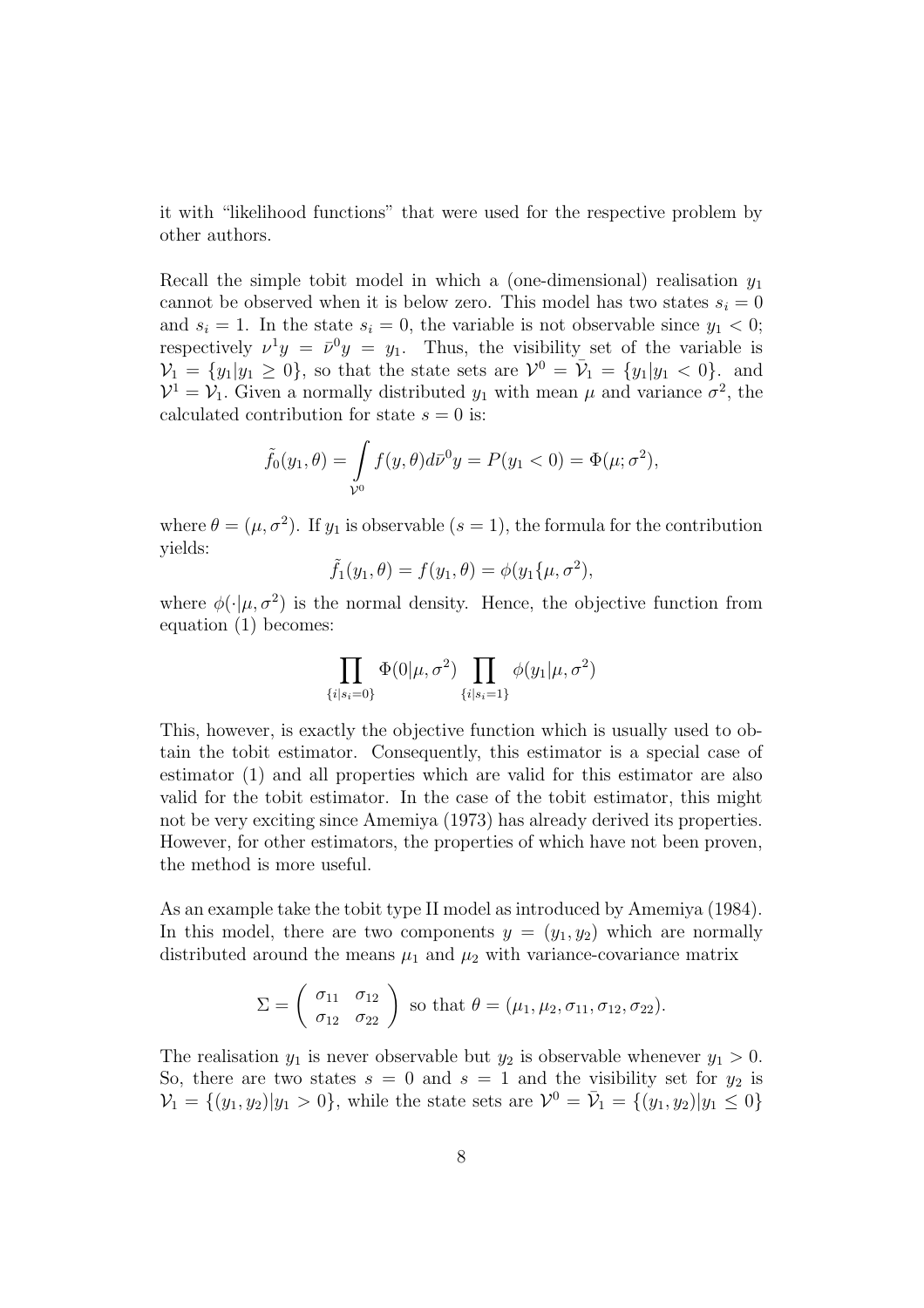and  $\mathcal{V}^1 = \mathcal{V}_1 = \{(y_1, y_2)|y_1 > 0\}$ . The respective contribution for state  $s = 0$ is:

$$
\tilde{f}_0(y_2, \theta) = \int_{\mathcal{V}^0} f(y, \theta) d\bar{\nu}^0 y = P(y_1 \cdot 0) = \Phi(0 | \mu_1, \sigma_{11})
$$

while the state  $s = 1$  contributes:

$$
\tilde{f}_1(y_2,\theta) = \int_{\mathcal{V}^1} f(y,\theta) d\bar{\nu}^1 y = \phi(y_2|y_1 > 0, \mu_1, \mu_2, \Sigma) P(y_1 > 0).
$$

So again, the generalised likelihood coincides with the standard objective function given by Amemiya (1984):

$$
\prod_{\{i|s_i=0\}} \Phi(0|\mu_1, \sigma_{11}) \prod_{\{i|s_i=1\}} \phi(y_2|y_1>0, \mu_1, \mu_2, \Sigma) P(y_1>0).
$$

However, previously the properties of the maximiser of this objective function were not known. Identifying this maximiser with the estimator defined by (1) enables us to state that the tobit type II estimator is consistent and root-n asymptotically normally distributed. It can be shown that the objective function for the tobit models of type III to V according to Amemiya' s classification (1984) are also special cases of the objective function leading to (1). Hence, the respective maximisers all have desirable properties (under regularity conditions).

A different censoring problem was analysed by Nelson (1977). In this model, there are again two realisations  $y_1$  and  $y_2$  from normally distributed random variables and the same parameters as in the tobit type II model. This time the second component operates as an unobservable censoring threshold. That means  $y_1$  is observable whenever it is above  $y_2$ , the visibility set for  $y_1$  is  $V_1 = \{y_1 > y_2\}$ . Nelson (1977) proposes the following "likelihood function":

$$
\prod_{\{i|s_i=0\}} \Phi\left(\frac{\mu_2-\mu_1}{\sigma_{11}+\sigma_{22}-2\sigma_{12}}\right) \prod_{\{i|s_i=1\}_{-\infty}} \int\limits_{-\infty}^{y_1} \phi(y_1, y_2|\mu_1, \mu_2, \Sigma) dy_2.
$$

He neither provides a proof nor a reference why the maximiser of his "likelihood function" is –for example– consistent, but he conducts a small simulation study which suggests that the maximiser has this property. The properties can be formally affirmed if the proposed "likelihood function" coincides with the general likelihood function from (1). To check this, compute the contribution for the state  $s = 0$  in which  $y_1$  is not observable is:

$$
\tilde{f}_0(y_1,\theta) = \int_{-\infty}^{\infty} \int_{y_1}^{\infty} \phi(y_1,y_2) dy_2 dy_1 = \Phi\left(\frac{\mu_2 - \mu_1}{\sigma_{11} + \sigma_{22} - 2\sigma_{12}}\right).
$$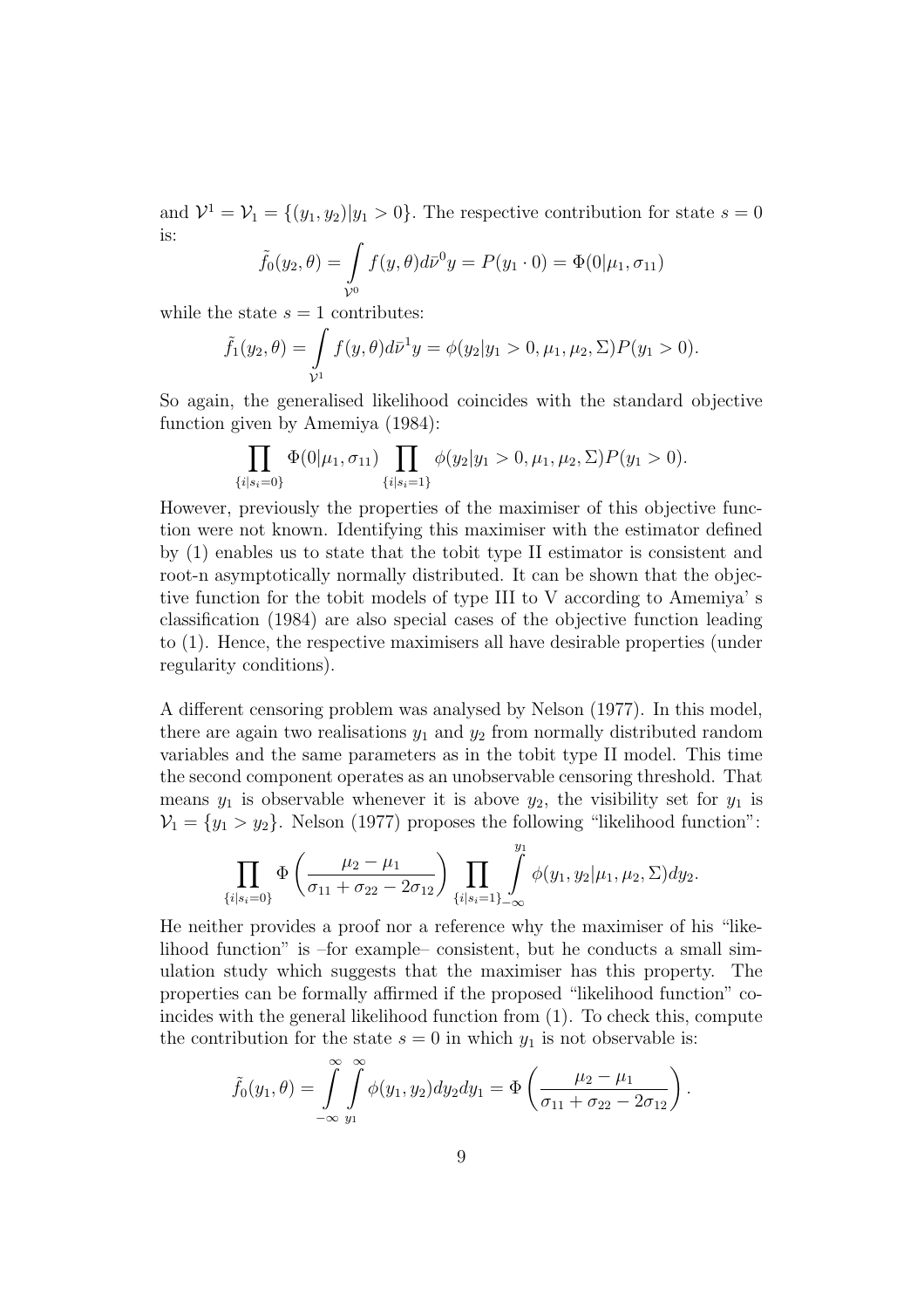The contribution for the state where  $y_1$  can be observed  $(s = 1)$  is:

$$
\tilde{f}_1(y_1,\theta) = \int\limits_{\mathcal{V}_0 = \bar{\mathcal{V}}_1} f(y,\theta) d\bar{\mathcal{V}}^0 y = \int\limits_{-\infty}^{y_1} \phi(y_1,y_2|\mu_1,\mu_2,\Sigma) dy_2.
$$

This implies that Nelsons objective function is indeed a generalised likelihood function and that the estimator is consistent and has the respective other properties.

However, not all objective functions used for censoring models coincide with the generalised likelihood. Attanasio (2000) proposed a model for inertia when the stock of a durable commodity is adjusted. Observations are censored in a very sophisticated way because sometimes the initial stock and sometimes the final stock is not observable. If we construct state sets according to the proposed rule, they are different from the "groups" by which observations contribute in Attanasio's setting. Attanasio does not explicitly relate the groups to theoretical realisations of random variables. It is therefore difficult to assess whether any realisation contributes to the objective function and does so in a unique way. Overall, the properties of Attanasio's estimator cannot be deduced from the properties of estimator (1) and still remain to be explored.

The last censoring problem shows that there is by no-means a unique approach to construct objective functions from densities for estimation purposes. Likewise, the term "likelihood" is ambiguous when it comes to censoring problems. The virtue of the approach taken here is that it allows a general treatment of these problems and leads to an estimator with known properties.

## 4 Properties of the maximiser

In this section, we analyse the properties of the estimator defined by (1). The first part deals with consistency, the second part with asymptotic normality, and the third part with efficiency.

#### 4.1 Consistency

In this section, consistency is proven by using a standard result on the consistency of M-estimators. As  $\hat{\theta}_n$  is the maximiser of any monotone transformation of the objective function in (1), one can alternatively work with the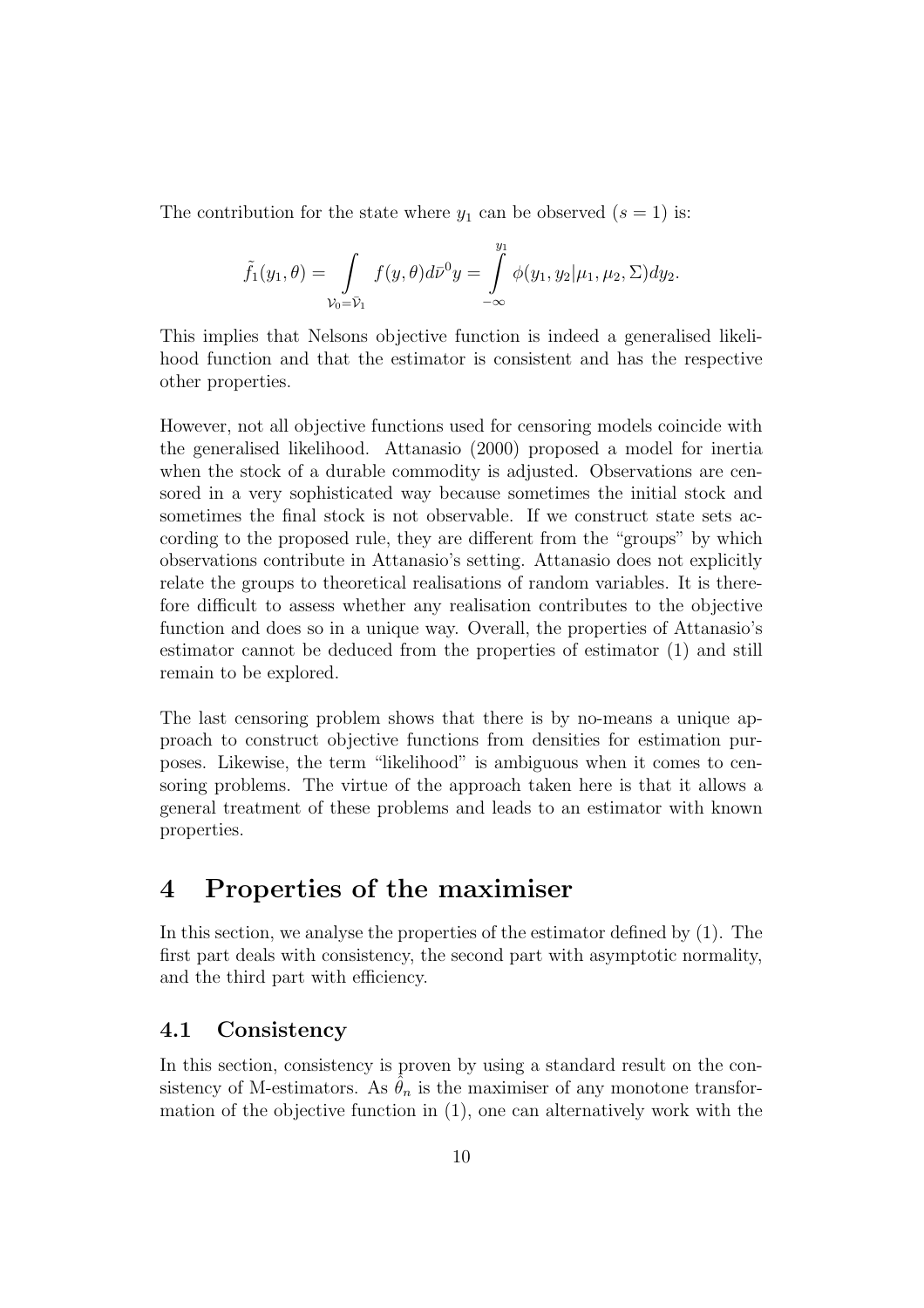following objective function:

$$
Q_n(\theta) := \frac{1}{n} \sum_{i=1}^n \log \tilde{f}_{s_i}(v^{s_i} y_i, \theta)
$$
 (2)

and use the machinery of M-estimation to determine the properties of the maximiser and in particular to check whether it is consistent. To do so we employ the following standard result (see e.g. Amemiya 1985 or Newey and McFadden 1996):

Theorem 1 (Consistency of M-estimators). If there are measurable functions  $Q_n(\theta)$  and a non-stochastic function  $Q_0(\theta)$  such that (i)  $Q_n(\theta)$ converges uniformly in probability to  $Q_0(\theta)$ , (ii)  $Q_0(\theta)$  is continuous, (iii)  $Q_0(\theta)$  is uniquely maximised at  $\theta_0$ , and (iv) the parameter space is compact, then  $\hat{\theta}_n$  is consistent for  $\theta_0$ :  $\hat{\theta}_n \stackrel{p}{\rightarrow} \theta_0$ .

The rest of this section will be devoted to find primitive conditions for (i) to (iii) to hold.

The objective function needs to converge to the non-stochastic function  $Q_0(\theta)$ . Before we are able to find the maximiser of the limit of the objective function, we must ensure that this function exists and is finite. Thus, we assume that the expected value of the logarithm of the density exists:

$$
\mathcal{E}|\log f(Y,\theta)| < \infty. \tag{FIN}
$$

From this condition on the general density, we can conclude the finiteness of the expectation of the contributions of state s.

Lemma 1. From (FIN) follows:

$$
E_{Y|S}\left|\log(\tilde{f}_s(\nu^s Y),\theta)\right|<\infty.
$$

Proof. By the mean-value theorem for integrals, we can rewrite the contribution of state s:

$$
\tilde{f}^s(\nu^s y) = \int_{\mathcal{V}^s} f(h(\nu^s y, \bar{\nu}^s \tilde{y}), \theta) d(\bar{\nu}^s y) = f(h(\nu^s y, \zeta)) \text{ for some } \zeta \in \mathcal{V}^s, \quad (3)
$$

where h is the appropriate permutation of the values such that  $y_1$  is the first argument of  $f(\cdot)$  and  $y_n$  is the last. Now, take condition (FIN) and rewrite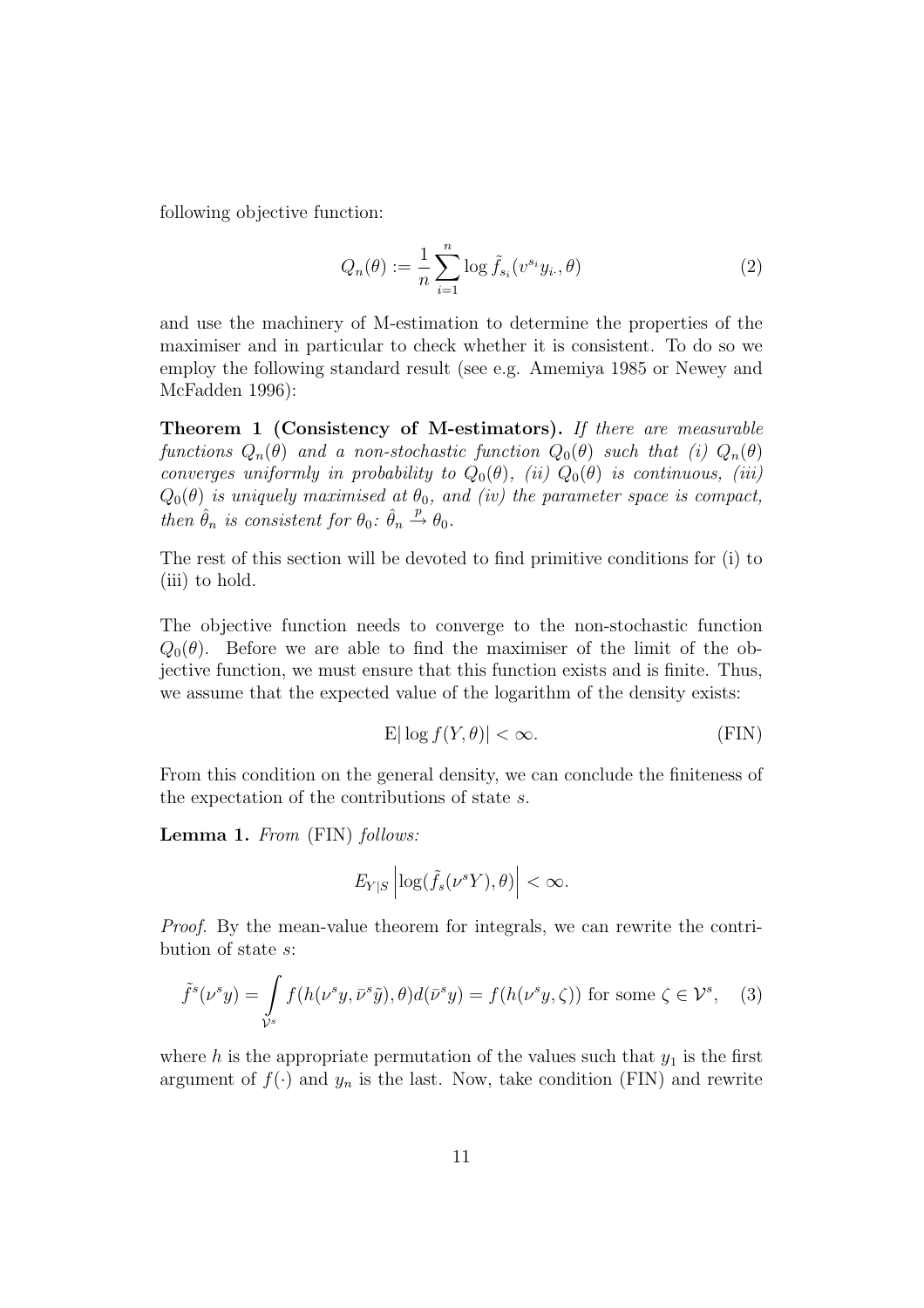it.

$$
\begin{aligned}\n&\infty &\Rightarrow \mathcal{E} \left| \log \{ f(Y, \theta) \} \right| \\
&= \mathcal{E}_S \left[ \mathcal{E}_{Y|S} \left| \log \{ f(Y, \theta) \} \right| \right] \\
&= \mathcal{E}_S \left[ \mathcal{E}_{\bar{\nu}^s Y, \nu^s Y|S} \left| \log \{ f(Y, \theta) \} \right| \right] \\
&= \mathcal{E}_S \left[ \mathcal{E}_{\bar{\nu}^s Y|S} \left[ \mathcal{E}_{\nu^s Y|\bar{\nu}^s Y,S} \left| \log \{ f(Y, \theta) \} \right| \right] \right].\n\end{aligned}
$$

This implies:

$$
\forall (\bar{\nu}^S y) : \mathcal{E}_{(\nu^S Y)|(\bar{\nu}^S Y), S} \left| \log \left\{ f(h(\nu^S Y, (\bar{\nu}^S Y)), \theta) \right\} \right| < \infty
$$
  
\n
$$
\Rightarrow \mathcal{E}_{(\nu^s Y)|\zeta, S} \left| \log \left\{ f(h(\nu^s Y, \zeta), \theta) \right\} \right| < \infty.
$$

Together with (3), we get:

$$
\infty > \mathcal{E}_{(\nu^s Y)|\zeta, S} \left| \log \{ f(h(\nu^s Y, \zeta), \theta) \} \right| = \mathcal{E}_{(\nu^s Y)|S} \left| \log \left\{ \tilde{f}_s(\nu^s Y, \theta) \right\} \right|.
$$

Using the finiteness and the law of the large numbers, we can determine the probability limit of the objective function when the number of observations tends to infinity.

**Proposition 1 (Convergence).** Given condition (FIN),  $Q_n(\theta)$  converges uniformly in probability to

$$
Q_0(\theta) = \sum_s \int_{\mathcal{V}^s} \log \left\{ \tilde{f}_s(\nu^s y, \theta) \right\} \tilde{f}_s(\nu^s y, \theta_0) d(\nu^s y). \tag{4}
$$

*Proof.* Since observational units are drawn independently,  $Q_n(\theta)$  is the mean of independent random variables. The law of the large numbers applies, and the mean converges in probability to its expected value

$$
\begin{split}\n& \mathcal{E}_{Y|\theta_0} \left[ \log \left\{ \tilde{f}_S(\nu^S Y, \theta) \right\} \right] \\
&= \mathcal{E}_{S|\theta_0} \left[ \mathcal{E}_{Y|S,\theta_0} \left[ \log \left\{ \tilde{f}_S(\nu^S Y, \theta) \right\} \right] \right], \text{ which is finite by (FIN)} \\
&= \sum_{s=0}^{2^q-1} P(S=s, \theta_0) \int_{\mathcal{V}^s} \log \left\{ \tilde{f}_s(\nu^s y, \theta) \right\} f_s(\nu^s y, \theta_0) d(\nu^s y) \\
&= \sum_{s=0}^{2^q-1} \int_{\mathcal{V}^s} \log \left\{ \tilde{f}_s(\nu^s y, \theta) \right\} \tilde{f}_s(\nu^s y, \theta_0) d(\nu^s y).\n\end{split}
$$

 $\Box$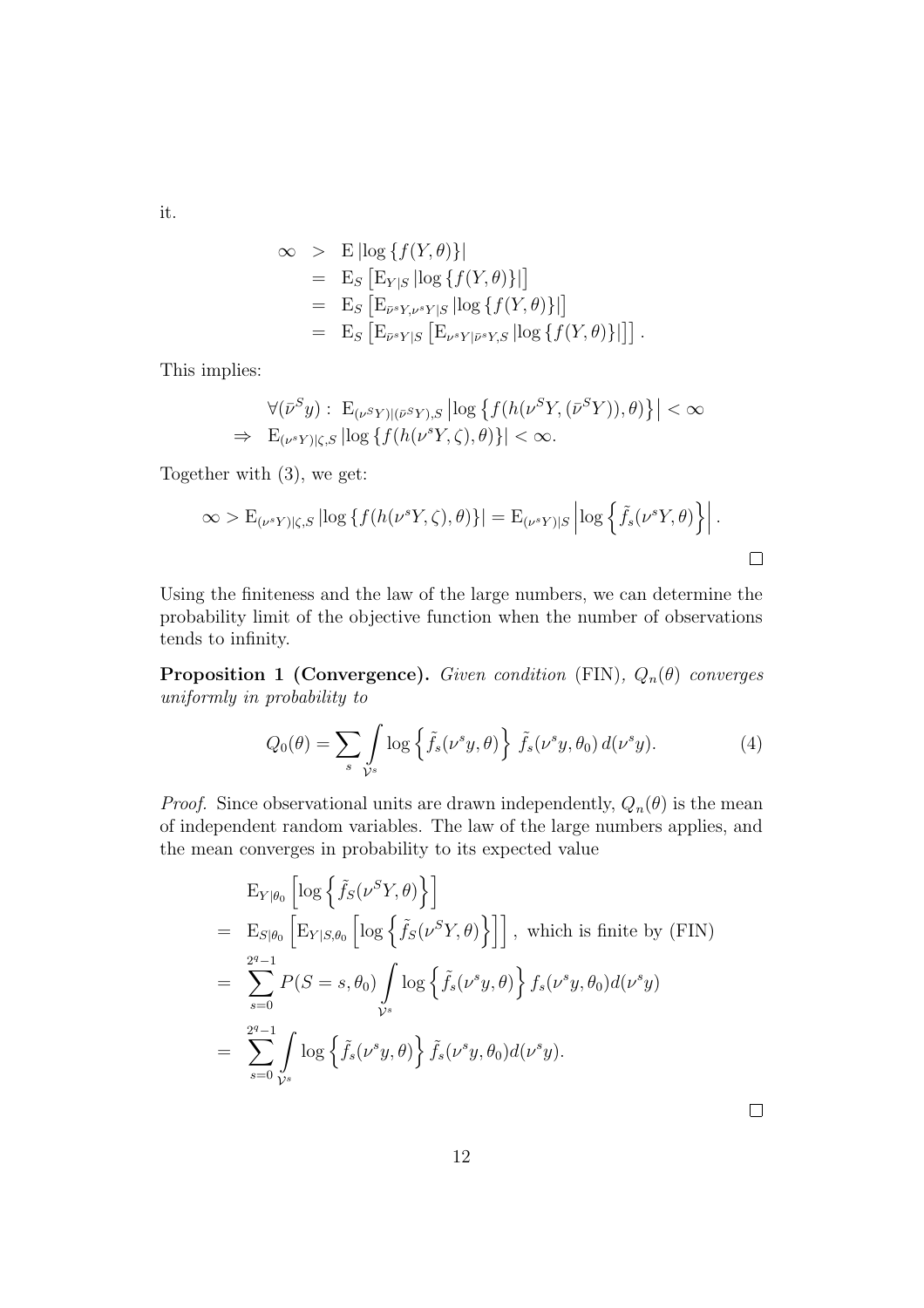Next, we have to ensure continuity of the limiting objective function  $Q_0(\theta)$  so that stochastic convergence of the argument leads to stochastic convergence of the values of the function.

#### Proposition 2 (Continuity). If

 $f(y, \theta)$  is continuous in  $\theta$  (CON),

 $Q_0(\theta)$  is continuous in  $\theta$ .

Proof. If  $f(y, \theta)$  is continuous in  $\theta$ ,  $\tilde{f}_s(\nu^s y, \theta) = \int_{\mathcal{V}^s} f(y, \theta) d(\bar{\nu}^s y)$  is continuous in  $\theta$ , and so is  $Q_0(\theta)$ .  $\Box$ 

Like in the case of maximum likelihood estimation, it must be possible to extract the desired information about parameters from the observations. Two different parameter values which generate the same observations cannot be distinguished. In other words it must be possible to identify the parameter from the observations. We define the statistical model to be identified if and only if

$$
\forall \theta \neq \theta' \exists s: P(S = s) > 0: f_s(\nu^s y, \theta) \neq f_s(\nu^s y, \theta').
$$
 (ID)

In other words, there must exist at least one state under which differences in the parameter translate into differences in the conditional density. Similarly, to the identification condition in maximum likelihood estimation, this condition may be difficult to verify. The next result proves that the parameter is indeed uniquely determined when the condition can be verified. The proof is very similar to the proof of the uniqueness of the maximiser of the limiting objective function when working with ordinary likelihoods.

Proposition 3 (Unique maximiser). Under (ID) and (FIN),  $Q_0(\cdot)$  is uniquely maximised at the true parameter  $\theta_0$ .

Proof. Consider the difference between the limiting objective function evaluated at the true parameter,  $Q_0(\theta_0)$ , and at a different parameter  $Q_0(\theta)$ :

$$
Q_0(\theta_0) - Q_0(\theta) = \mathcal{E}_{Y|\theta_0} \left[ \log \left\{ \tilde{f}_s(\nu^s y, \theta_0) \right\} - \log \left\{ \tilde{f}_s(\nu^s y, \theta) \right\} \right]
$$
  

$$
= \mathcal{E}_{Y|\theta_0} \left[ -\log \left\{ \frac{\tilde{f}_s(\nu^s y, \theta)}{\tilde{f}_s(\nu^s y, \theta_0)} \right\} \right]
$$
  

$$
> \mathcal{E}_{S|\theta_0} \left[ -\log \left\{ \mathcal{E}_{Y|S,\theta_0} \left[ \frac{\tilde{f}_s(\nu^s y, \theta)}{\tilde{f}_s(\nu^s y, \theta_0)} \right] \right\} \right],
$$
 (5)

where the last inequality follows from the strict version of Jensen's inequality for non-constant random variables. By (ID), the expected value is indeed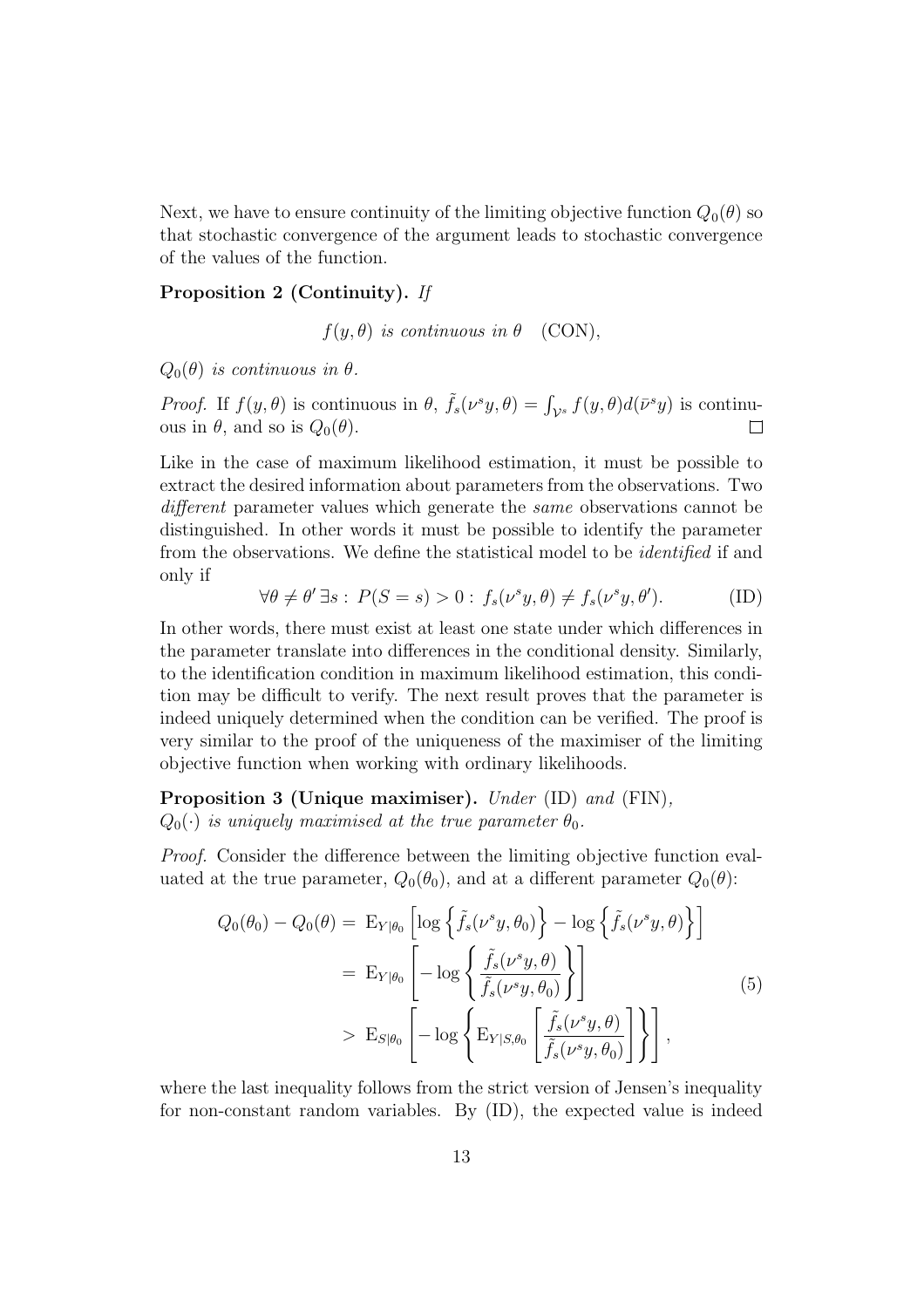taken over a non-constant random variable. As  $E_{Y|S} \left[ \frac{\tilde{f}_s(\nu^s y, \theta)}{\tilde{f}_s(\nu^s y, \theta_0)} \right]$  $= 1$ , we get  $\tilde{f}_s(\nu^sy,\theta_0)$  $Q_0(\theta_0) - Q_0(\theta) > 0$ , and  $\theta_0$  is the unique maximum.  $\Box$ 

The consistency of the estimator (1) can now be deduced from the conditions (FIN), (CON), and (ID) which together with the propositions 1 to 3 imply that the requirements of the standard consistency theorem are valid.

Theorem 2 (Consistency of the estimator). If there are measurable functions  $Q_n(\theta)$ , (FIN), (CON), (ID) hold, and the parameter space is compact, then  $\hat{\theta}_n \stackrel{p}{\rightarrow} \theta_0$ .

It is simple to construct an alternative to estimator (1) by replacing  $\tilde{f}_s(\cdot)$ by the conditional density contributions  $f_s(\cdot)$  where the "density" for state s = 0 is defined as  $f_0(y, \theta) \equiv P(S = 0, \theta)$ . Multiplying these conditional density contributions, we get the *state conditional likelihood function*  $Q_n^{\text{SCL}}$ ; the maximiser will be referred to as state conditional likelihood estimator or as SCL-estimator. All propositions and proofs in this section can be adapted to the state conditional likelihood estimator, so that it is also consistent under (FIN), (CON), (ID). In addition to the evaluation of an integral, which is also necessary to obtain the generalised likelihood, the state conditional likelihood requires the computation of the probability of all states. If there is no closed form for the respective probabilities, this will increase the computational effort substantially. To distinguish the two estimators the estimator resulting from the generalised maximum likelihood,  $\hat{\theta}_n$  is called *GL-estimator*.

#### 4.2 Asymptotic normality

Another property of maximum likelihood estimators is their asymptotic normality and efficiency. In this section, conditions are derived under which (1) has these properties. More precisely, we assume that the objective function in (1) has an interior maximum and examine the solution to the first-order condition which results from maximising the objective function. Again, the conditions resemble the respective conditions for maximum likelihood estimators. This is no coincidence, since the proof is based on a standard result for M-estimators (Theorem 4.1.3 in Amemiya 1985 where assumption B is replaced using Theorem 4.1.5):

Proposition 4 (Asymptotic normality of M-estimators). If (i)  $\hat{\theta}_n$ , the maximiser of  $Q_n(\cdot)$ , is consistent for  $\theta_0$ , (ii)  $\theta_0$  lies in the interior of the parameter space  $\Theta$ , (iii)  $Q_n$  is twice continuously differentiable in an open and convex neighbourhood  $\mathcal N$  of  $\theta_0$ , (iv)  $\sqrt{n} \nabla_{\theta} Q_n(\theta)|_{\theta=\theta_0} \stackrel{d}{\rightarrow} N(0, J)$ , (v)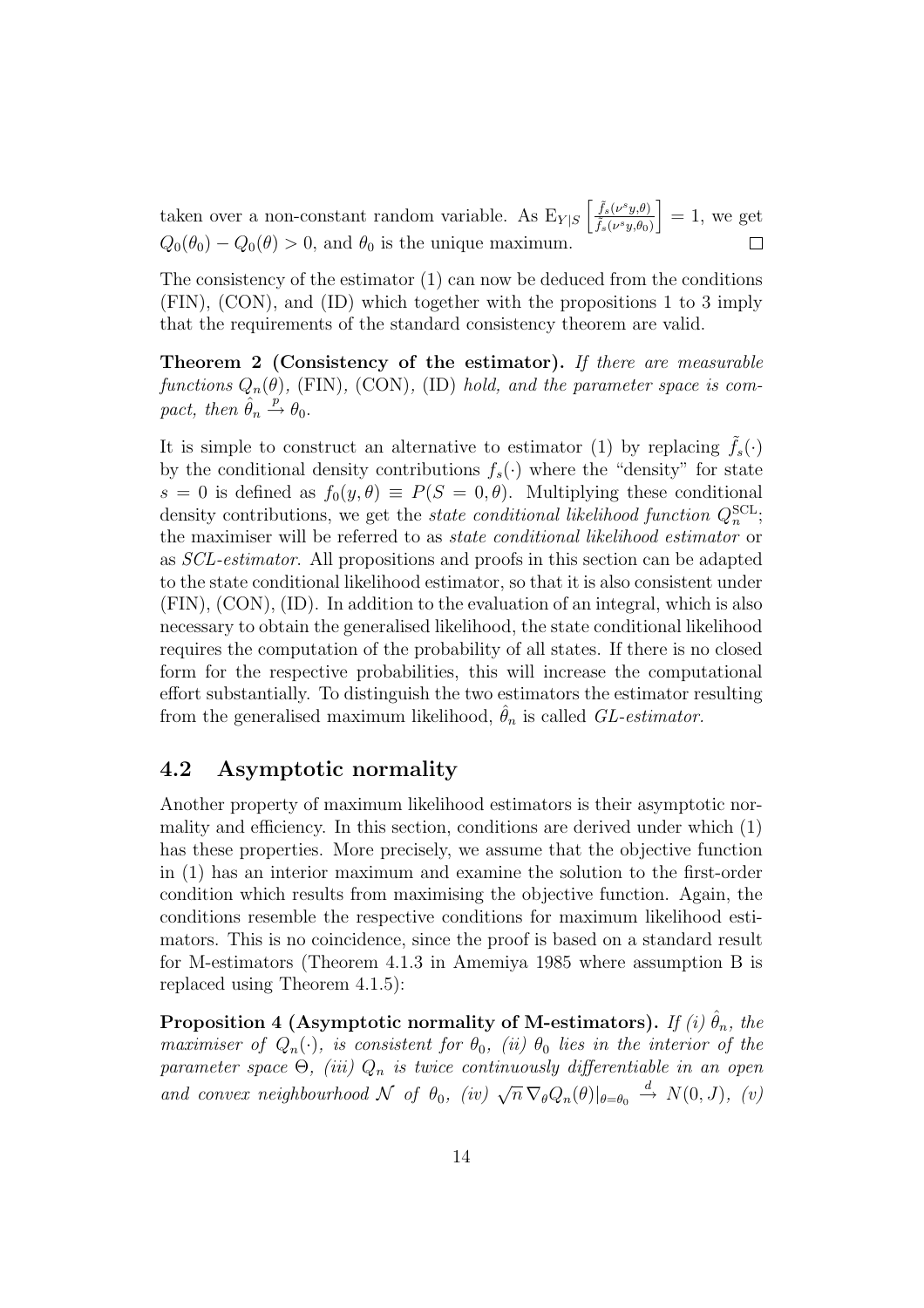$\nabla_{\theta\theta}Q_n(\theta)|_{\theta=\hat{\theta}_n} \stackrel{P}{\rightarrow} H(\theta_0)$  with  $H(\theta)$  finite, non-singular, and continuous at  $\theta_0$ , then  $\sqrt{n}(\hat{\theta}_n - \theta_0) \stackrel{d}{\rightarrow} N(0, H^{-1}JH^{-1}).$ 

Under the assumptions of theorem 2, condition (i) is valid. Condition (ii) ensures that the maximum is not a corner solution and hence that the first derivative of  $Q_0(\cdot)$  disappears at  $\theta_0$ . Subsequently, conditions (iii) to (v) should be replaced by primitive conditions on the density  $f(y, \theta)$ .

We begin by assuming:

$$
f(y, \theta)
$$
 is twice continuously differentiable at  $\theta_0$ . (DIFF)

Denote the operator which yields the first derivative of a vector-valued function by  $\nabla_{\theta}$  and use the convention that this operator turns a real-valued component of the function into a  $(1, p)$ -vector, where the first value is the derivative with respect to  $\theta_1$ , the second with respect to  $\theta_2$  and so forth. Likewise  $\nabla_{\theta\theta}$  is the operator which gives the second derivative of a real-valued function, the Jacobian matrix. We want the differentiation operators to be exchangeable with integration which is for example fulfilled if the area over which is integrated does not depend on  $\theta$ :

$$
\nabla_{\theta} \int f(y, \theta) dy = \int \nabla_{\theta} f(y, \theta) dy \qquad \nabla_{\theta} \int f(y, \theta) dy = \int \nabla_{\theta} f(y, \theta) dy,
$$
\n(ELD)

where we require the equalities to hold only evaluated in the neighbourhood of  $\theta = \theta_0$ . We can use the exchangebility to compute the first and second derivative of  $\tilde{f}^s(\nu^s y, \theta)$  with respect to  $\theta$  at  $\theta_0$ :

$$
\nabla_{\theta} \tilde{f}^{s}(\nu^{s} y, \theta) \Big|_{\theta = \theta_{0}} = \int_{\mathcal{V}^{s}} \nabla_{\theta} f(y, \theta) d(\bar{\nu}^{s} y) \Big|_{\theta = \theta_{0}}
$$
  

$$
\nabla_{\theta} \tilde{f}^{s}(\nu^{s} y, \theta) d(\bar{\nu}^{s} y) \Big|_{\theta = \theta_{0}} = \int_{\mathcal{V}^{s}} \nabla_{\theta} f(y, \theta) d(\bar{\nu}^{s} y) \Big|_{\theta = \theta_{0}}
$$
  
(6)

Next, define:

$$
J(\theta) := \mathcal{E}_{Y|\theta_0} \left[ \frac{\nabla_{\theta} \tilde{f}_s(\nu^s Y, \theta)' \nabla_{\theta} \tilde{f}_s(\nu^s Y, \theta)}{\tilde{f}_s(\nu^s Y, \theta) \tilde{f}_s(\nu^s Y, \theta)} \right],
$$
(7)

where expectations are taken with respect to the true parameter  $\theta_0$  and where the prime denotes the transpose of a vector or matrix. Later, it will be proven that  $J(\theta)$  is the second derivative of the limit function  $Q_0(\theta)$  and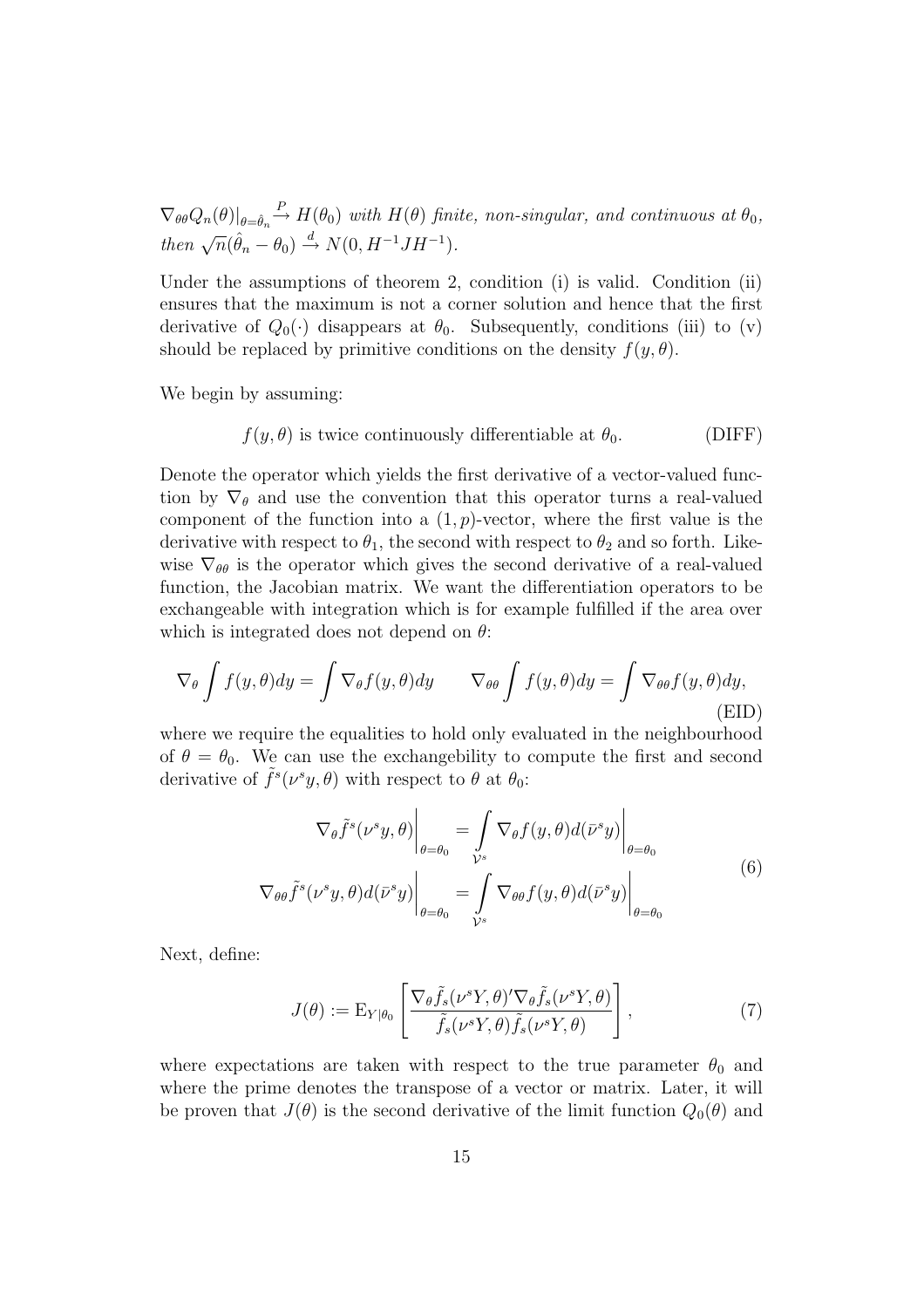thus deserves the letter "J" indicating that it is a Jacobian matrix. Since, we want this second derivative to exist and to be finite at its maximiser  $\theta_0$ , we suppose that

$$
J := J(\theta_0) \text{ exists and is finite.} \tag{EX}
$$

Under the defined conditions, it is now possible to calculate the distribution of the first derivative of the objective function:

Proposition 5 (Asymptotic normality of the first derivative). Under (DIFF),  $(FIN)$ ,  $(EX)$ ,  $(EID)$ , and if J defined in  $(EX)$  is non-singular, then

$$
\sqrt{n} \nabla_{\theta} Q_n(\theta) |_{\theta = \theta_0} \stackrel{d}{\rightarrow} N(0, J).
$$

*Proof.*  $\sqrt{n} \nabla_{\theta} Q_n(\theta) |_{\theta=\theta_0}$  can be rewritten as the sum of i.i.d. random variables:

$$
\sqrt{n} \nabla_{\theta} Q_n(\theta) |_{\theta = \theta_0} = \frac{1}{\sqrt{n}} \sum_{i=1}^n \underbrace{\frac{\nabla_{\theta} \tilde{f}_s(\nu^{s_i} y_i, \theta) |_{\theta = \theta_0}}{\tilde{f}_s(\nu^{s_i} y_i, \theta) |_{\theta = \theta_0}}}_{=: Q_{\nabla}^i},
$$
\n(8)

and by the central-limit theorem its distribution converges to a normal distribution with mean  $E(Q_{\nabla}^i)$  and variance-covariance matrix COV  $[Q_{\nabla}^i]$ . The existence of  $E(Q_{\nabla}^i)$  is assured by (EX) and Jensen's inequality, its value is:

$$
E(Q_{\nabla}^{i}) = \sum_{s} P(S = s, \theta_{0}) \int \frac{\nabla_{\theta} \tilde{f}_{s}(\nu^{s} y, \theta)|_{\theta = \theta_{0}}}{\tilde{f}_{s}(\nu^{s} y, \theta_{0})} \cdot \frac{\tilde{f}_{s}(\nu^{s} y, \theta_{0})}{P(S = s, \theta_{0})} d(\nu^{s} y)
$$
\n
$$
\stackrel{\text{(EID)}}{=} \sum_{s} P(S = s, \theta) \cdot \nabla_{\theta} \underbrace{\int \frac{\tilde{f}_{s}(\nu^{s} y, \theta)}{P(S = s, \theta)} d(\nu^{s} y)}_{=1} \bigg|_{\theta = \theta_{0}} = 0. \tag{9}
$$

As the expected value is the zero vector,  $\text{COV}[Q^i_{\nabla}] = \text{E}[(Q^i_{\nabla})'Q^i_{\nabla}]$ . By plugging in  $Q_{\nabla}^{i}$  one immediately gets COV  $[Q_{\nabla}^{i}] = J$ , the existence of which is ensured by (EX).

Assumptions (DIFF), (EX), and (EID) do not only enable us to compute the first but also the limit of the second derivative when it is evaluated at the maximiser:

Proposition 6 (Convergence of the second derivative). Given (DIFF),  $(EX)$ ,  $(EID)$ , and  $\hat{\theta}_n \to \theta_0$ , it follows that  $\nabla_{\theta\theta} Q_n(\theta)|_{\theta=\hat{\theta}_n} \stackrel{P}{\to} -J$ , where J is positive definite.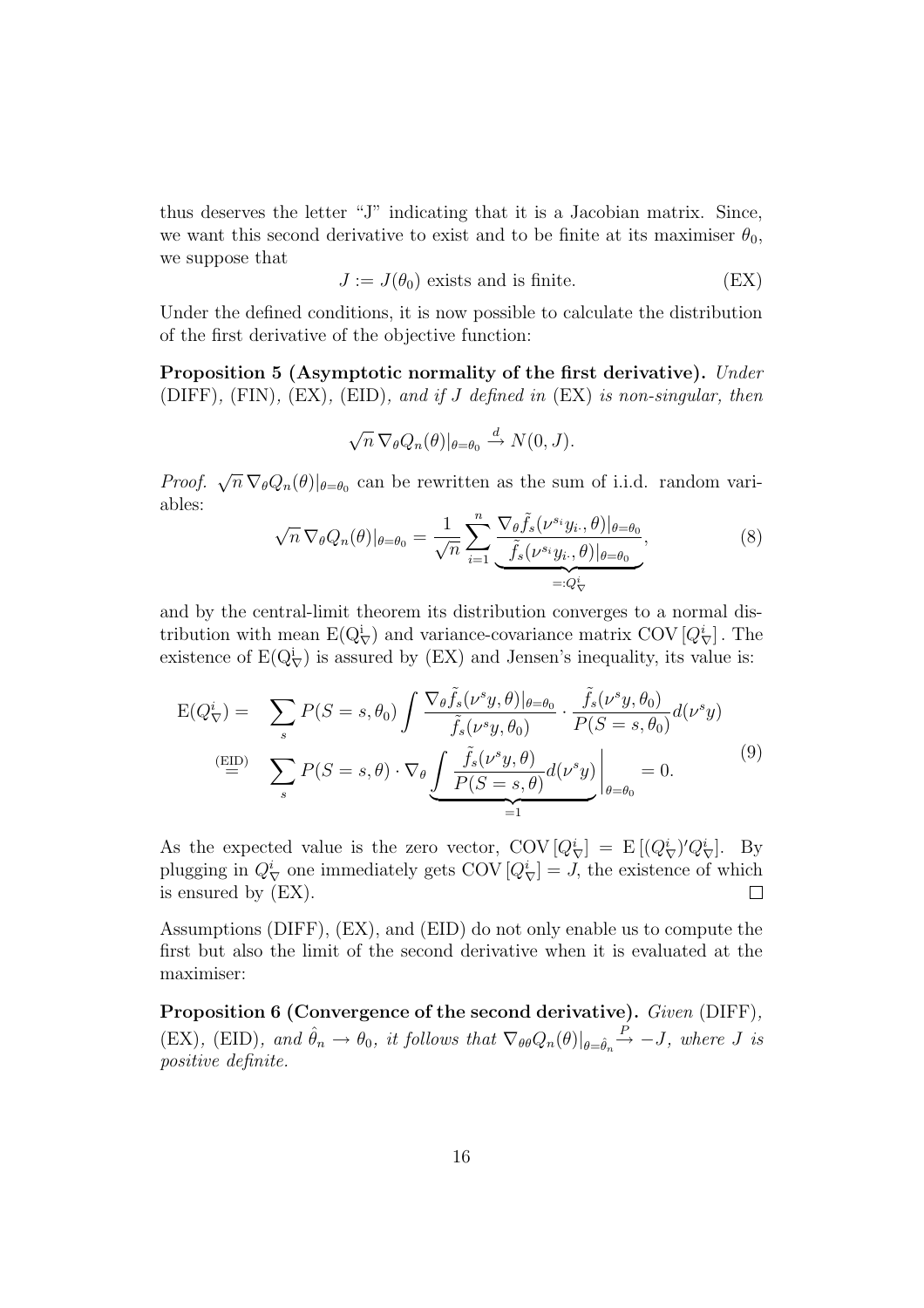*Proof.* The second derivative of the objective function with respect to  $\theta$  is:

$$
\nabla_{\theta\theta}Q_n(\theta) = \frac{1}{n}\sum_{i=1}^n \underbrace{\tilde{f}_s(\nu^s y, \theta)\nabla_{\theta\theta}\tilde{f}_s(\nu^s y, \theta) - \nabla_{\theta}\tilde{f}_s(\nu^s y, \theta)'\nabla_{\theta}\tilde{f}_s(\nu^s y, \theta)}_{=:Q^i_{\nabla\theta}}.
$$
\n(10)

By the law of large numbers  $Q^i_{\nabla}$  approaches its expected value:

$$
E(Q_{\nabla}^{i}(\theta)) = E\left(\frac{\nabla_{\theta\theta}\tilde{f}_{s}(\nu^{s}y,\theta)}{\tilde{f}_{s}(\nu^{s}y,\theta)}\right) - E\left(\frac{\nabla_{\theta}\tilde{f}_{s}(\nu^{s}y,\theta)'\nabla_{\theta}\tilde{f}_{s}(\nu^{s}y,\theta)}{\tilde{f}_{s}(\nu^{s}y,\theta)^{2}}\right)
$$
  
\n
$$
= \sum_{s} P(S = s, \theta_{0}) \int \nabla_{\theta\theta}\tilde{f}_{s}(\nu^{s}y,\theta)d(\nu^{s}yy) \cdot \frac{1}{P(S = s, \theta_{0})} - J(\theta)
$$
  
\n
$$
\stackrel{\text{(EID)}}{=} \sum_{s} P(S = s, \theta_{0}) \underbrace{\nabla_{\theta\theta} \int f(\nu^{s}y,\theta)d(\nu^{s}yy)}_{=0} - J(\theta) = -J(\theta).
$$
\n(11)

As this expected value is continuous in  $\theta$  around  $\theta_0$ , we can use Theorem 4.1.5 in Amemiya (1985) to conclude that from  $\hat{\theta}_n \stackrel{p}{\rightarrow} \theta_0$  it follows that  $\mathbb{E}[Q^i_{\nabla}(\hat{\theta}_n)] \stackrel{p}{\rightarrow} \mathbb{E}[Q^i_{\nabla}(\theta_0)].$  So overall, we get  $\nabla_{\theta\theta}Q_n(\theta)|_{\theta=\hat{\theta}_n}$  $\stackrel{p}{\rightarrow}$  E  $[Q^i_{\nabla}(\theta_0)] =$  $-J.$  As  $-J$  is the second derivative of the objective function evaluated at a unique and interior maximum, it must be negative definite. So, J must be positive definite.  $\Box$ 

Using theorem 2 and propositions 4 to 6, we can state:

Theorem 3 (Asymptotic normality of the GL-estimator). If (ID),  $(EX)$ ,  $(FIN)$ ,  $(EID)$ , and  $(DIFF)$  hold, and  $\theta_0$  is in the interior of the compact parameter space  $\Theta$ , then  $\sqrt{n}(\hat{\theta}_n - \theta_0) \stackrel{d}{\rightarrow} N(0, J^{-1})$ .

Again, the results for the state conditional estimator  $\hat{\theta}_n^{\text{SCL}}$  can be derived by replacing the contributions  $\hat{f}_s(\cdot)$  by the conditional density contributions  $f_s(\cdot)$  and the generalised likelihood  $Q_n$  by the state conditional likelihood  $Q_n^{\text{SCL}}$  in propositions 4 to 6. This yields the following result.

Corollary 1 (Asymptotic normality of the SCL-estimator). If (ID),  $(EX)$ ,  $(FIN)$ ,  $(EID)$ , and  $(DIFF) hold$ , and  $\theta_0$  is in the interior of the compact parameter space  $\Theta$ , then  $\sqrt{n}(\hat{\theta}_n^{SCL} - \theta_0) \stackrel{d}{\rightarrow} N(0, (\Sigma^{SCL})^{-1})$ , where

$$
\Sigma^{SCL} := E_{Y|\theta_0} \left[ \frac{\nabla_{\theta} f_s(\nu^s Y, \theta)' \nabla_{\theta} f_s(\nu^s Y, \theta)}{f_s(\nu^s Y, \theta) f_s(\nu^s Y, \theta)} \right]. \tag{12}
$$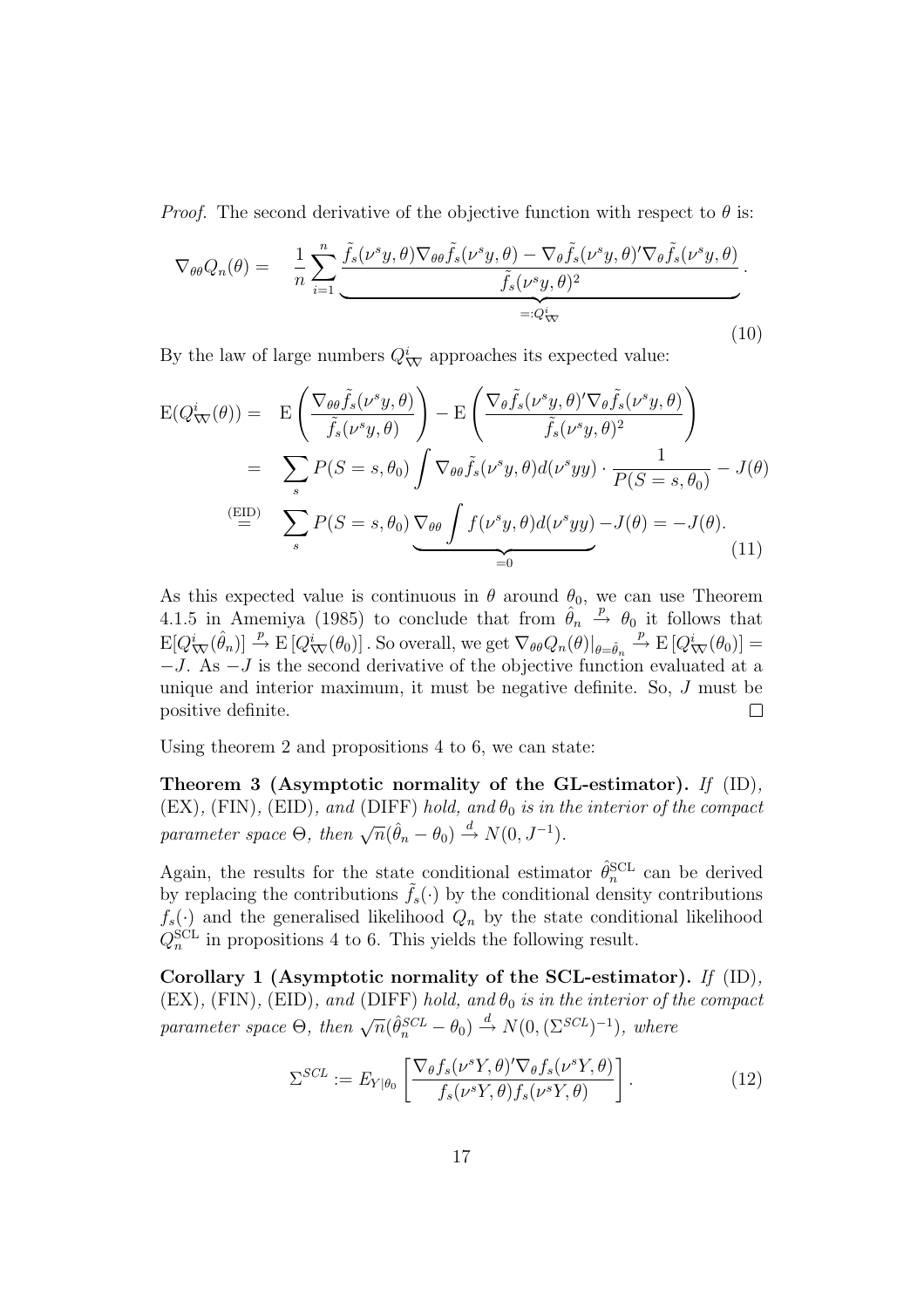The asymptotic variance-covariance matrix of the derivative of the state dependent likelihood function  $\Sigma^{\text{SCL}}$  is identical to the variance-covariance matrix for the generalised likelihood  $J$ , if the probabilities of the various states do not depend on the unknown parameter:  $\nabla_{\theta} P(S = s, \theta) = 0 \Rightarrow \Sigma^{\text{SCL}} = J$ . However, generally the two matrices will not be identical. When they are different, the respective root-n estimators may not be equally asymptotically efficient. But which of the estimators has the smaller asymptotic variancecovariance matrix?

#### 4.3 Asymptotic Efficiency

To show that root-n times the GL-estimator is asymptotically efficient, we proceed in two steps. First, we determine the Cramer-Rao lower bound for the class of censoring problems under consideration. This yields the "smallest" variance-covariance matrix which can be attained using the available (censored) information. Second, we observe that the asymptotic variancecovariance matrix of the root-n GL-estimator coincides with this lower bound. Hence, the root-n GL-estimator must be asymptotically efficient.

**Proposition 7 (Cramer-Rao lower bound).** In the censoring problem described above and given that (ID), (EX), (FIN), (EID), and (DIFF) hold, the asymptotical variance-covariance matrix  $\lim_{n\to\infty} COV[\sqrt{n}T]$  of any asymptotically unbiased estimator  $\sqrt{n}T$  for  $\theta_0$  is larger or equal to  $\overline{J}$  according to the Löwner ordering:

$$
\forall x: \lim_{n \to \infty} x' \, \mathcal{COV} \left[ \sqrt{n} T \right] x \geq x' J^{-1} x.
$$

*Proof.* Denote the observable sample by  $\nu^s y := (\nu^{s_1} y_1, \dots, \nu^{s_n} y_n)$  Let  $\sqrt{n} T(\cdot)$ be an asymptotically unbiased estimator for the true parameter:  $E[T(\nu^SY)] =$  $\theta_0$ , for  $n \to \infty$ . Then, write out the expected value using the independence of the observations:

$$
\theta_0 = \lim_{n \to \infty} \mathbb{E}_{Y|\theta_0} \left[ T(\nu^S Y) \right]
$$
  
\n
$$
= \lim_{n \to \infty} \sum_{s_1=0}^{2^q - 1} P(S = s_1, \theta_0) \cdots \sum_{s_n=0}^{2^q - 1} P(S = s_n, \theta_0) .
$$
  
\n
$$
\cdot \int_{\mathcal{V}^{s_1}} \cdots \int_{\mathcal{V}^{s_n}} T(\nu^{s_1} y_1, \ldots, \nu^{s_n} y_n) \prod_{i=1}^n f_{s_i}(\nu^{s_i} y_i, \theta_0) d(\nu^{s_1} y_1) \cdots d(\nu^{s_n} y_n).
$$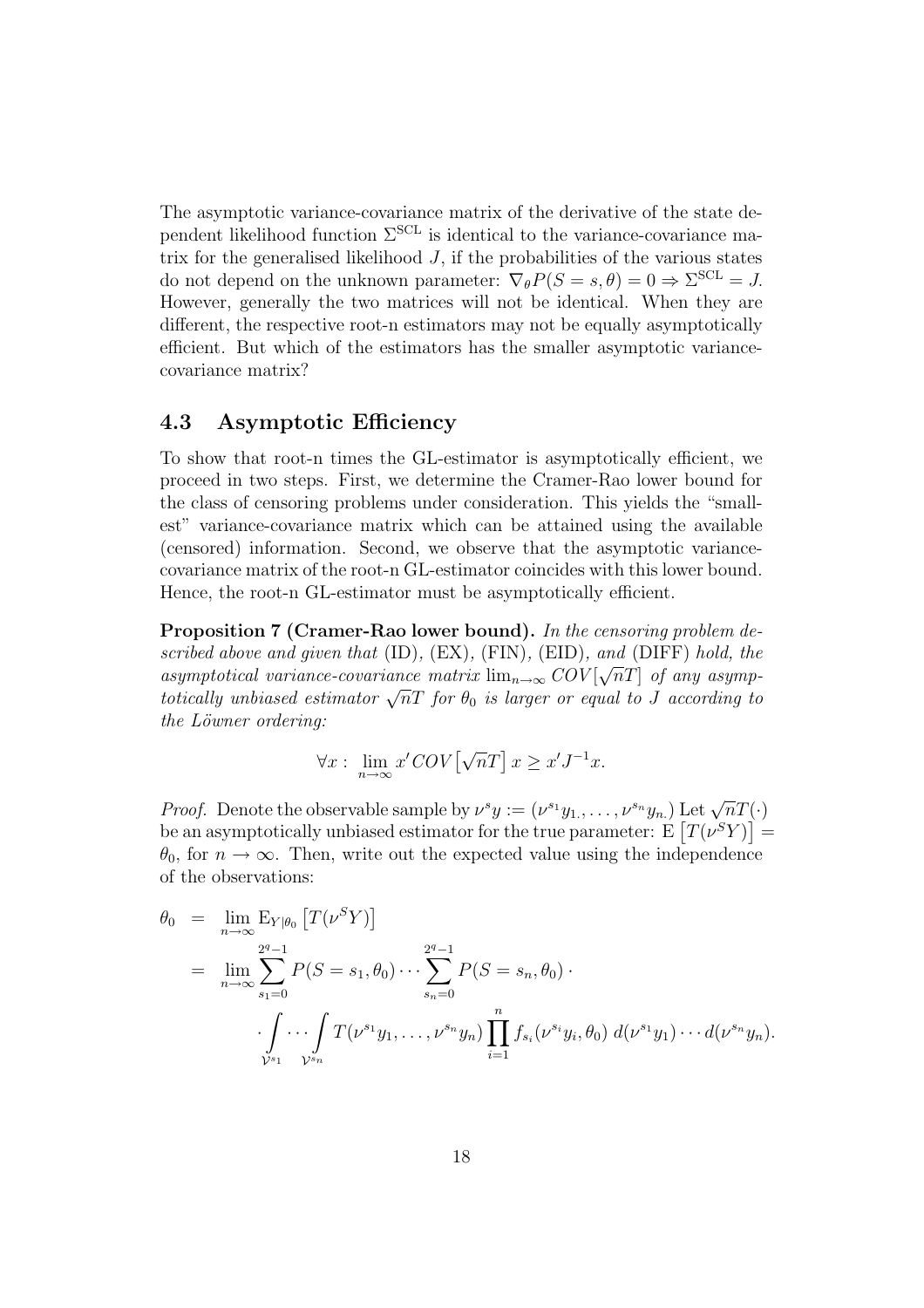Using relationship  $\tilde{f}_s(\nu^s y, \theta) = P(S = s) f_s(\nu^s y, \theta)$ , this simplifies to:

$$
\theta|_{\theta=\theta_0} = \lim_{n \to \infty} \sum_{s_1=0}^{2^q-1} \cdots \sum_{s_n=0}^{2^q-1} \int_{y_{s_1}} \cdots \int_{y_{s_n}} T(\nu^s y) \prod_{i=1}^n \tilde{f}_{s_i}(\nu^{s_i} y_i, \theta_0) d(\nu^{s_1} y_1) \cdots d(\nu^{s_n} y_n).
$$
\n(13)

Now, take the derivative with respect to  $\theta$  on both sides:

$$
I = \lim_{n \to \infty} \sum_{s_1=0}^{2^q-1} \cdots \sum_{s_n=0}^{2^q-1} \int_{\mathcal{V}^{s_1}} \cdots \int_{\mathcal{V}^{s_n}} T(\nu^s y) \nabla_{\theta} \prod_{i=1}^n \tilde{f}_{s_i}(\nu^{s_i} y_i, \theta_0) d(\nu^{s_1} y_1) \cdots d(\nu^{s_n} y_n).
$$
\n(14)

Next, consider the following sophisticated expression for a zero matrix:

$$
\theta_0 \nabla_{\theta} I = \theta_0 \nabla_{\theta} \sum_{s_1=0}^{2^q-1} \cdots \sum_{s_n=0}^{2^q-1} \int_{y_{s_1}} \cdots \int_{y_{s_n}} \nabla_{\theta} \prod_{i=1}^n \tilde{f}_{s_i}(\nu^{s_i} y_i, \theta_0) d(\nu^{s_1} y_1) \cdots d(\nu^{s_n} y_n).
$$
\n(15)

Subtracting this sophisticated zero from the right-hand side in (14) yields:

$$
I = \lim_{n \to \infty} \sum_{s_1=0}^{2^q-1} \cdots \sum_{s_n=0}^{2^q-1} \int \cdots \int \limits_{\mathcal{V}^{s_n}} \left( T(\nu^s y) - \theta_0 \right) \nabla_{\theta} \tilde{f}_{s.}(\nu^s y, \theta_0) d(\nu^{s_1} y_1) \cdots d(\nu^{s_n} y_n),
$$

where  $\tilde{f}_s(\nu^s y, \theta_0) := \prod_{i=1}^n \tilde{f}_{s_i}(\nu^{s_i} y_i, \theta_0)$ . By multiplying with and dividing by

$$
\sqrt{n}f_{s.}(\nu^s y,\theta_0) := \prod_{i=1}^n f_{s_i}(\nu^{s_i} y_i,\theta_0),
$$

we get:

$$
I = \lim_{n \to \infty} \sum_{s_1=0}^{2^q - 1} \cdots \sum_{s_n=0}^{2^q - 1} \int_{y_{s_1}} \cdots \int_{y_{s_n}} \sqrt{n} \left( T(\nu^s y) - \theta_0 \right) \frac{\nabla_{\theta} \tilde{f}_{s.}(\nu^s y, \theta_0)}{\sqrt{n} f_{s.}(\nu^s y, \theta_0)} f_{s.}(\nu^s y, \theta_0) d(\nu^s y)
$$
  
= 
$$
\lim_{n \to \infty} \mathbb{E} \left[ T \mathcal{W} \right], \quad (16)
$$

where  $\mathcal{T} = \sqrt{n} \left( T(\nu^s y) - \theta_0 \right)$  and  $\mathcal{W} = \frac{\left( \nabla_{\theta} \tilde{f}_{s.}(\nu^s y, \theta_0) \right)^{\prime}}{\sqrt{n} f_{s.}(\nu^s y, \theta_0)}$  $\frac{\left(\nabla_\theta \widetilde{f}_{s.}(\nu^s y,\theta_0)\right)'}{\sqrt{n}f_{s.}(\nu^s y,\theta_0)}\,=\,\frac{\left(\nabla_\theta \log\!\left\{\widetilde{f}_{s.}(\nu^s y,\theta_0)\right\}\right)'}{\sqrt{n}}\,$  $rac{\sqrt{n}}{\sqrt{n}}$ . Next, write the complete asymptotic variance-covariance matrix of  $(\mathcal{T}, \mathcal{W})$ .

$$
\lim_{n\to\infty}\left(\mathrm{E}\left[\left(\begin{array}{cc} \mathcal{T}\mathcal{T}' & \mathcal{T}\mathcal{W}' \\ \mathcal{W}\mathcal{T}' & \mathcal{W}\mathcal{W}' \end{array}\right)\right] - \left(\begin{array}{cc} \mathrm{E}\left[\mathcal{T}\right]\mathrm{E}\left[\mathcal{T}\right]' & \mathrm{E}\left[\mathcal{T}\right]\mathrm{E}\left[\mathcal{W}\right]'\\\mathrm{E}\left[\mathcal{W}\right]\mathrm{E}\left[\mathcal{T}\right]' & \mathrm{E}\left[\mathcal{W}\right]\mathrm{E}\left[\mathcal{W}\right]'\end{array}\right)\right).
$$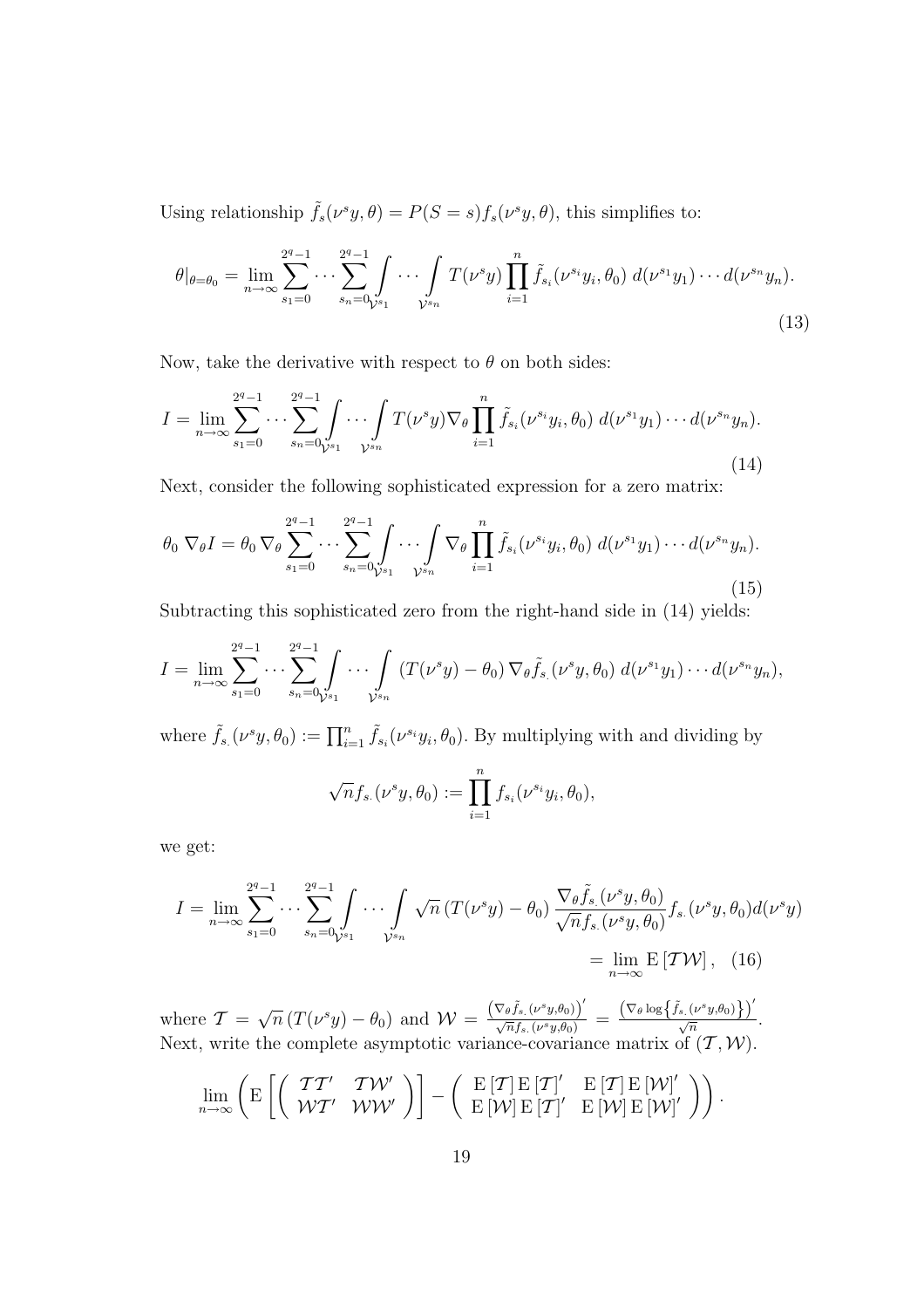Recall that  $\sqrt{n}T$  is an asymptotically unbiased estimator such that  $\lim_{n\to\infty}$  E [T] is a zero vector of length q. By writing out  $E[W]$  and exchanging the order of integration and differentiation, it can be shown that  $E[W]$  is also a zero vector of length q. Thus, the subtracted matrix cancels and the asymptotical variance-covariance matrix is:

$$
\lim_{n\to\infty} \text{COV} \left[ \mathcal{TW} \right] = \lim_{n\to\infty} \text{E}\left[ \left( \begin{array}{cc} \mathcal{T}\mathcal{T}' & \mathcal{T}\mathcal{W}' \\ \mathcal{W}\mathcal{T}' & \mathcal{W}\mathcal{W}' \end{array} \right) \right].
$$

Next, note that  $E[TT'] = \text{COV}[T] = \text{COV}[\sqrt{n}(T - \theta_0)] = \text{COV}[\sqrt{n}T],$ while

$$
\mathrm{E} \left[ \mathcal{W} \mathcal{W}' \right] = \frac{1}{n} \sum_{i=1}^{n} \mathrm{E} \left[ \nabla_{\theta} \log \left\{ \tilde{f}_{s_i}(\nu^s y, \theta_0) \right\}' \nabla_{\theta} \log \left\{ \tilde{f}_{s_i}(\nu^s y, \theta_0) \right\} \right] = J.
$$

and  $E[TW'] = I$ . So overall, we get:

$$
\lim_{n \to \infty} \text{COV} \left[ \mathcal{T} \mathcal{W} \right] = \lim_{n \to \infty} \left( \begin{array}{cc} \text{COV} \left[ \sqrt{n} T \right] & I \\ I & J \end{array} \right). \tag{17}
$$

Being a variance-covariance matrix, this expression must be positive semidefinite, so in particular

$$
\forall a \quad (a', -a'J^{-1}) \lim_{n \to \infty} \left( \begin{array}{cc} \mathrm{COV} \left[ \sqrt{n}T \right] & I \\ I & J \end{array} \right) \left( \begin{array}{c} a \\ -J^{-1}a \end{array} \right) \ge 0.
$$

If we multiply out this inequality, we get the result:

$$
\lim_{n \to \infty} \forall a \quad a' \left( \text{COV} \left[ \sqrt{n} T \right] - J^{-1} \right) a \ge 0.
$$

 $\Box$ 

Proposition 7 gives us the lower bound on the variance-covariance matrix. Because this bound is asymptotically attained by the root-n estimator, we can conclude immediately:

Corollary 2 (Asymptotic efficiency). In the censoring problem described above and given that (ID), (EX), (FIN), (EID), and (DIFF) hold, the root-n estimator  $\sqrt{n}\hat{\theta}_n$  is asymptotically efficient.

The GL-estimator is thus superior to the SCL-estimator in the sense that its root-n estimator has a lower asymptotical variance-covariance matrix. In other words, the GL-estimator makes better use of the available information.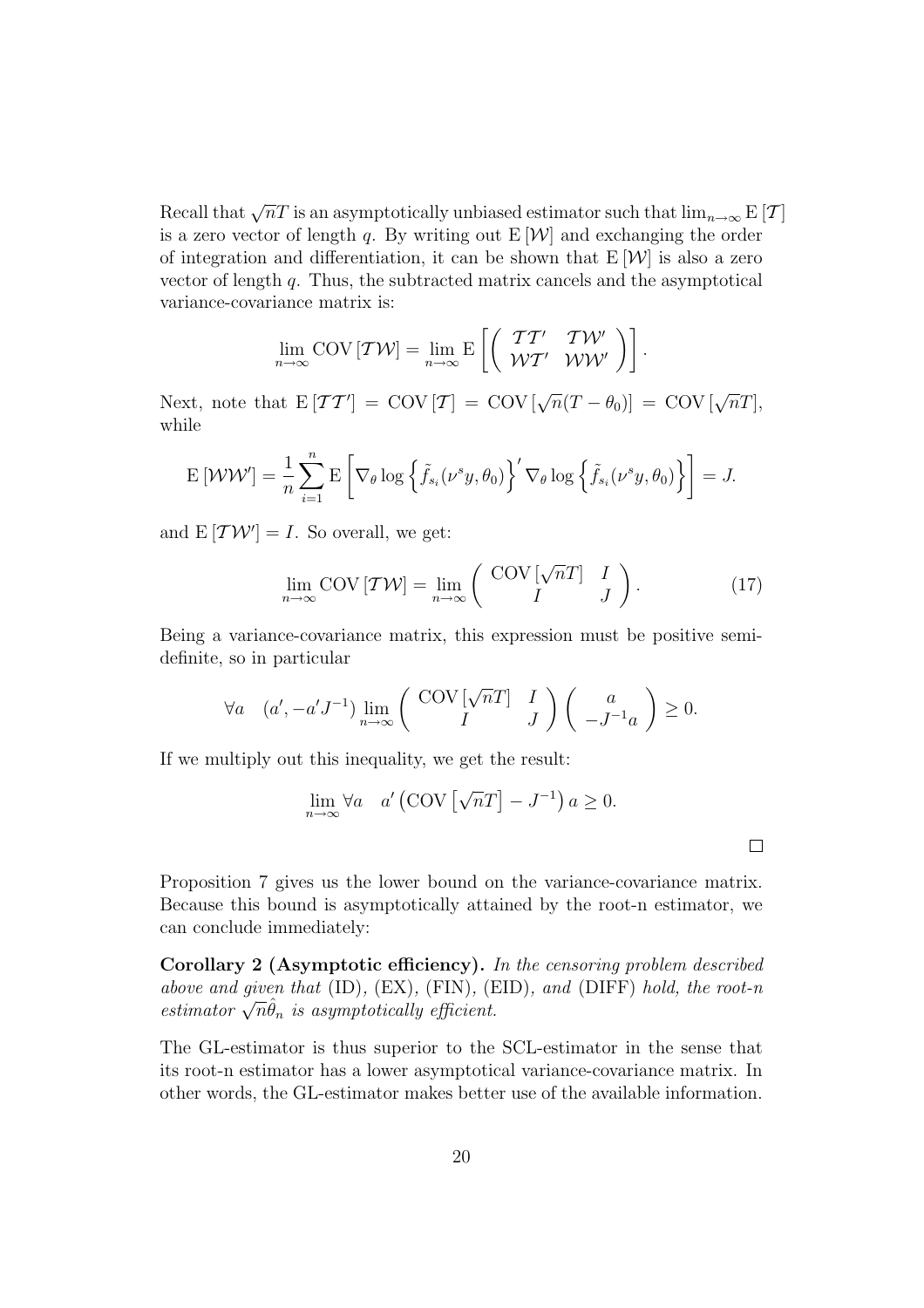### 5 A remark on censored regression

In many applications, observational units will differ by observable characteristics  $X_i$  which have an effect on the distribution of Y. To allow for this in our modelling framework, we suppose that the formerly fixed  $\theta$  is an individual parameter which results from the interplay of observable characteristics  $X_i$  with a fixed parameter  $\beta$ :  $\theta_i = g(\beta, X_i)$ .

Since observational units are drawn randomly, the observable characteristics  $X_i$  can be modelled by a random variable. We assume this random vector to be continuously distributed,<sup>1</sup> so that the joint density of Y and X can be decomposed:  $f_{Y,X}(y,g(\beta, x)) = f_{Y|X}(y|g(\beta, x)) \cdot f_X(x)$ . Accordingly, the contribution of a particular state s becomes:

$$
\tilde{f}_s(\nu^s y, \beta, x) = \underbrace{\int_{\mathcal{V}^s} f(y|\beta, x) d(\bar{v}_s y) \cdot f_X(x)}_{=: \tilde{f}(\nu^s y | \beta, x)},
$$

and thus the logarithmitised objective function is:

$$
Q_n(\theta) = \sum_{i=1}^n \log \left( \tilde{f}_s(v^{s_i} y_i | \beta, x_i) \right) + \sum_{i=1}^n \log \left( f_X(x_i) \right). \tag{18}
$$

As the last term does not change in  $\beta$ , it can be ignored when maximising. So we are left with an objective function which closely resembles the objective function from formula (2) which we analysed in the preceding sections. All conditions, proofs, and theorems can be adapted to this new objective function by replacing  $f(y, \theta)$  by  $f(y|\beta, x)$  and  $\tilde{f}_s(v^s y, \theta)$  by  $\tilde{f}_s(v^s y|\beta, x)$ , and requiring the respective statement to hold for all  $x$ . Additionally, one needs  $\int \log(f_X(x))f_X(x)dx < \infty$ , to ensure finiteness of the limiting objective function. The identifiability condition becomes:

$$
\forall \beta \neq \beta' \exists s, \mathcal{X} : P_X(x \in \mathcal{X}) > 0 : \tilde{f}_s(\nu^s y, \beta, x) \neq \tilde{f}_s(\nu^s y, \beta', x). \tag{ID'}
$$

For the linear case  $q(X, \beta) = X\beta$  and given (ID), this is fulfilled if X has full rank with positive probability.

On the asymptotic normality result the introduction of  $X$  has no effect: all proofs are based on derivatives of the objective function with respect to the parameter. Since the second sum in the objective function is independent of the parameter  $\beta$ , it cancels when taking derivatives.

<sup>1</sup>Extension to the discrete case is straightforward.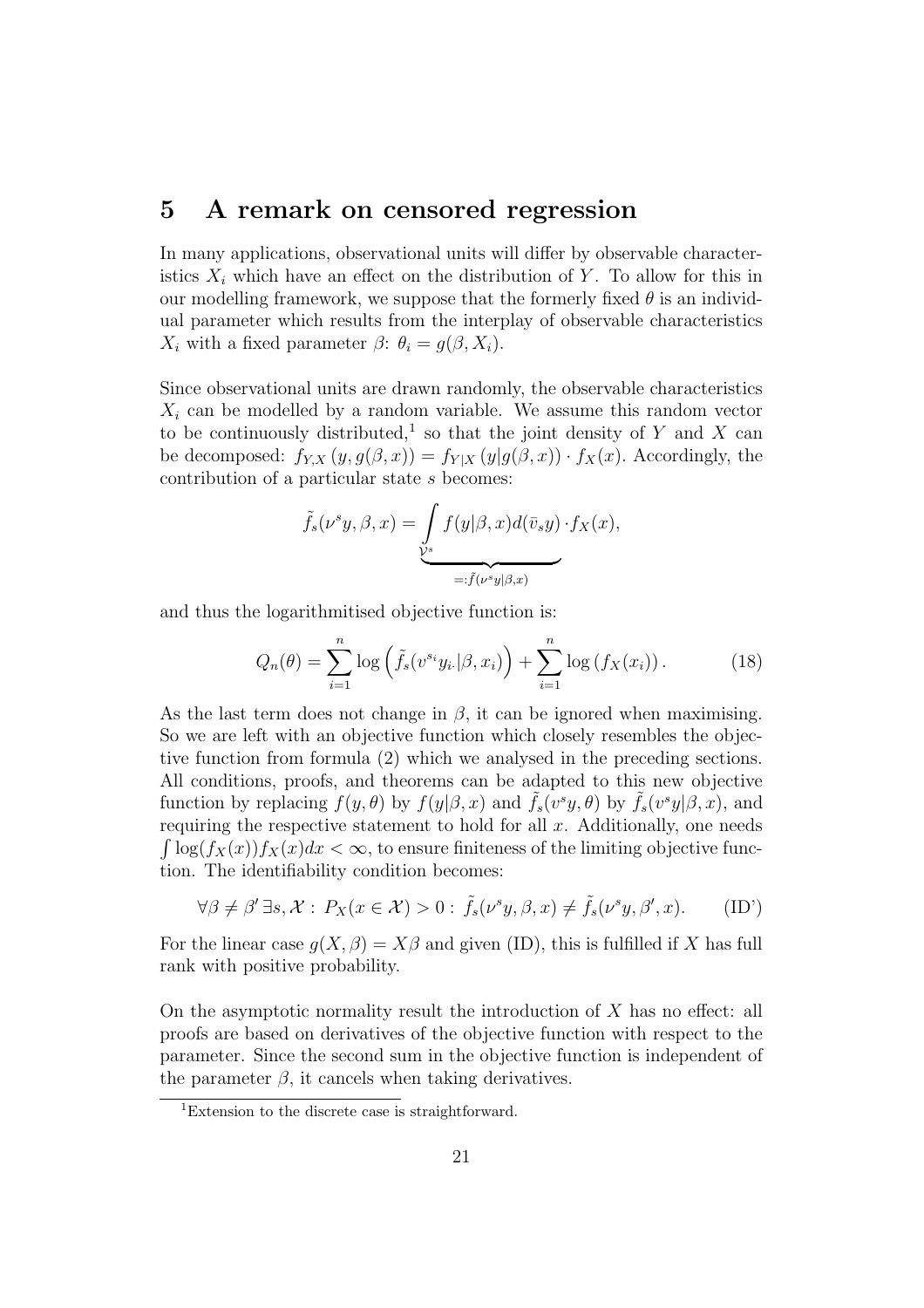## 6 Conclusion

Parameters in censoring models are often estimated by maximising an objective function which resembles a likelihood. In fact, it is often misleadingly called a likelihood function. It is then taken for granted that the maximiser of this function has the usual properties of a maximum likelihood estimator. Obviously, labelling the objective function "likelihood" is not sufficient for the maximiser to have the properties, instead the function must fulfil certain criteria.

In this article, it has been shown how to construct an objective function, the generalised likelihood, such that the maximiser has the desired properties of a maximum likelihood estimator under regularity conditions which are very similar to the usual regularity conditions. The generalised likelihood estimator can be applied to a wide range of censoring problems; in fact, the class of censoring problems includes most problems considered in the literature.

The estimator reduces to the ordinary maximum likelihood estimator when there is no censoring. Similar to the maximum likelihood estimator, it is vulnerable to a mis-specification of the density function and quantile-regression is a sensible alternative when the density is unknown (for an overview see Fitzenberger 1997). While quantile regression is less demanding with respect to the density, it is no alternative for some censoring problems: simply, because it cannot be applied when the respective quantile is not observed.

The estimator proposed here coincides with many classical estimators for censoring problems such as the tobit type I estimator. Checking whether the objective function of an estimator is a monotone transformation of the generalised likelihood function is a simple method to prove that the estimator has the desired properties. Hence, one can justify the use of many objective functions which –up to now– were based on rules of thumb and intuition. In this sense, the article can be viewed as an extension of the well-known result of Amemiya (1973) to more general distributions than the normal distribution, to more involved censoring conditions and to multivariate random variables.

Beyond proving the properties of existing estimators, maximising the generalised likelihood offers the same convenience and properties, which are known from ordinary maximum likelihood estimation, for various censoring settings. It provides a clear rule how to derive estimators in such settings, so that there is no need to rely on intuition or folk theorems.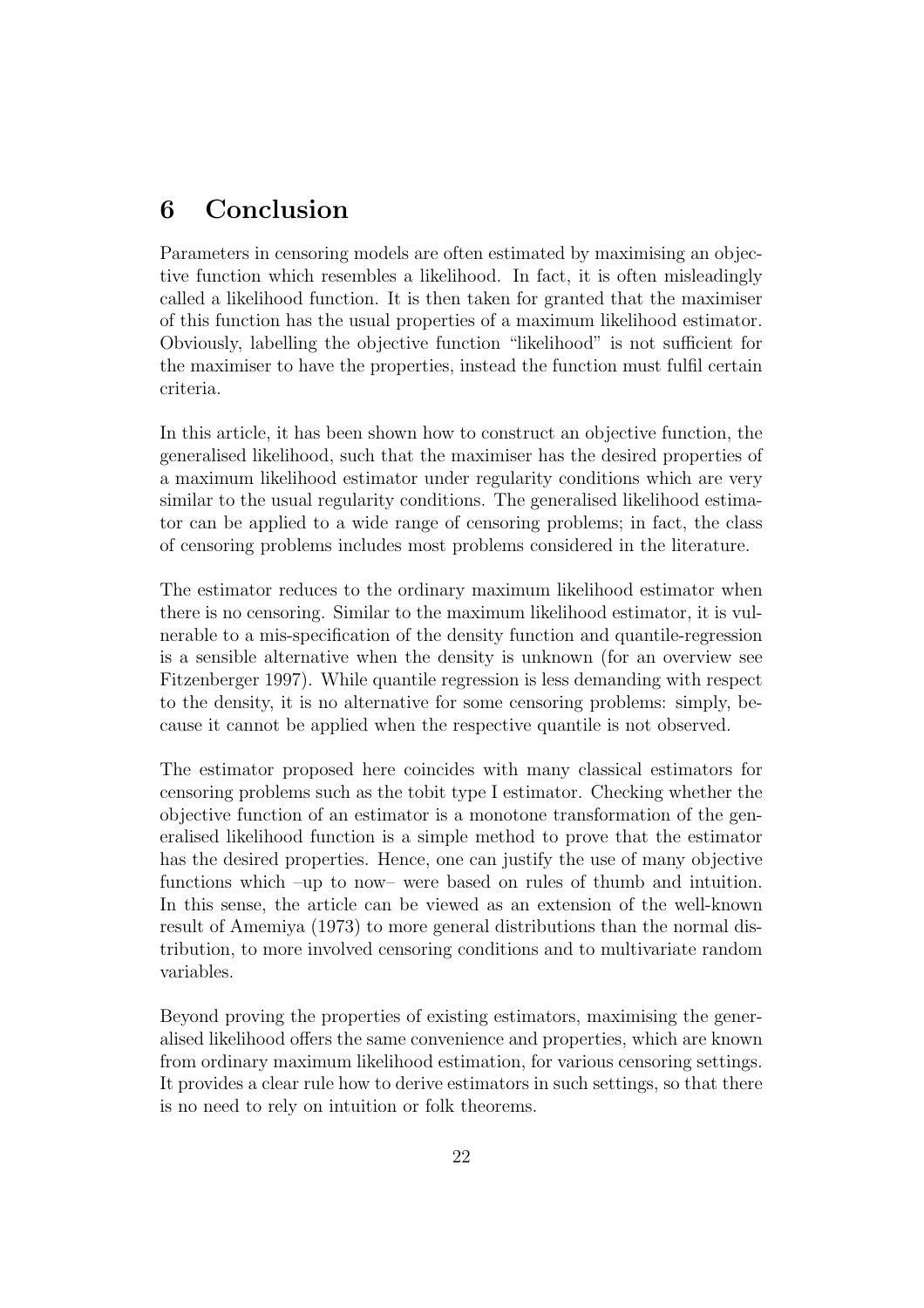## References

Amemiya, T. (1973): "Regression Analysis when the Dependent Variable is Truncated Normal," Econometrica, 41(6), 997–1016.

(1984): "Tobit Models: A Survey," Journal of Econometrics, 24, 3–61.

(1985): Advanced Econometrics. Basil Blackwell, Oxford.

- ATTANASIO, O. P. (2000): "Consumer Durables and Inertial Behaviour: Estimation and Aggregation of (S,S) Rules for Automobile Purchases," Review of Economic Studies, 67, 667–696.
- DAVIDSON, R., AND J. G. MACKINNON (1993): *Estimation and Inference* in Econometrics. Oxford University Press, Oxford.
- Fitzenberger, B. (1997): "A Guide to Censored Quantile Regression," in Handbook of Statistics, Vol 15: Robust Inference, ed. by G. Maddala, and C. Rao, pp. 405–435. Elsevier, Amsterdam, Reprint.
- Nelson, F. D. (1977): "Censored Regression Models with Unobserved Stochastic Censoring Thresholds," Journal of Econometrics, 6(3), 309– 328.
- NEWEY, W. K., AND D. MCFADDEN (1996): "Large Sample Estimation and Hypothesis Testing," in Handbook of Econometrics, ed. by Z. Griliches, and M. D. Intriligator, vol. 4, pp. 2111–2241. North-Holland.
- TOBIN, J. (1958): "Estimation of Relationships for Limited Dependent Variables," Econometrica, 26, 24–36.

### Appendix: Collection of states decomposes IR

**Lemma 2.**  $\{\mathcal{V}^s\}_{s\geq 0}$  is a disjoint decomposition of  $\mathbb{R}^q$ .

*Proof.* Part 1:  $\bigcup_{s} \mathcal{V}^s = \mathbb{R}^q$ 

Take any  $y \in \mathbb{R}^q$ . Then, the respective visibility is  $(v_1, \ldots, v_q)$ . Call the state corresponding to this visibility s. For this visibility realisation, it must hold that  $y \in \mathcal{V}_j$  if  $y_j$  observable  $(v_j^s = 1)$  and  $y \in \bar{\mathcal{V}}_j$  if  $y_j$  not observable  $(v_j^s = 0)$ . Thus,  $y \in \bigcap_{\{j|v_j^s=1\}} \mathcal{V}_j \cap \bigcap_{\{j|v_j^s=0\}} \bar{\mathcal{V}}_j$ , which by definition is equivalent to  $y \in \mathcal{V}^s$ . So,  $y \in \bigcup_s \mathcal{V}^s$  and  $\bigcup_s \mathcal{V}^s \supseteq \mathbb{R}^q$ . Because each  $\mathcal{V}^s \subseteq \mathbb{R}^q$ , it follows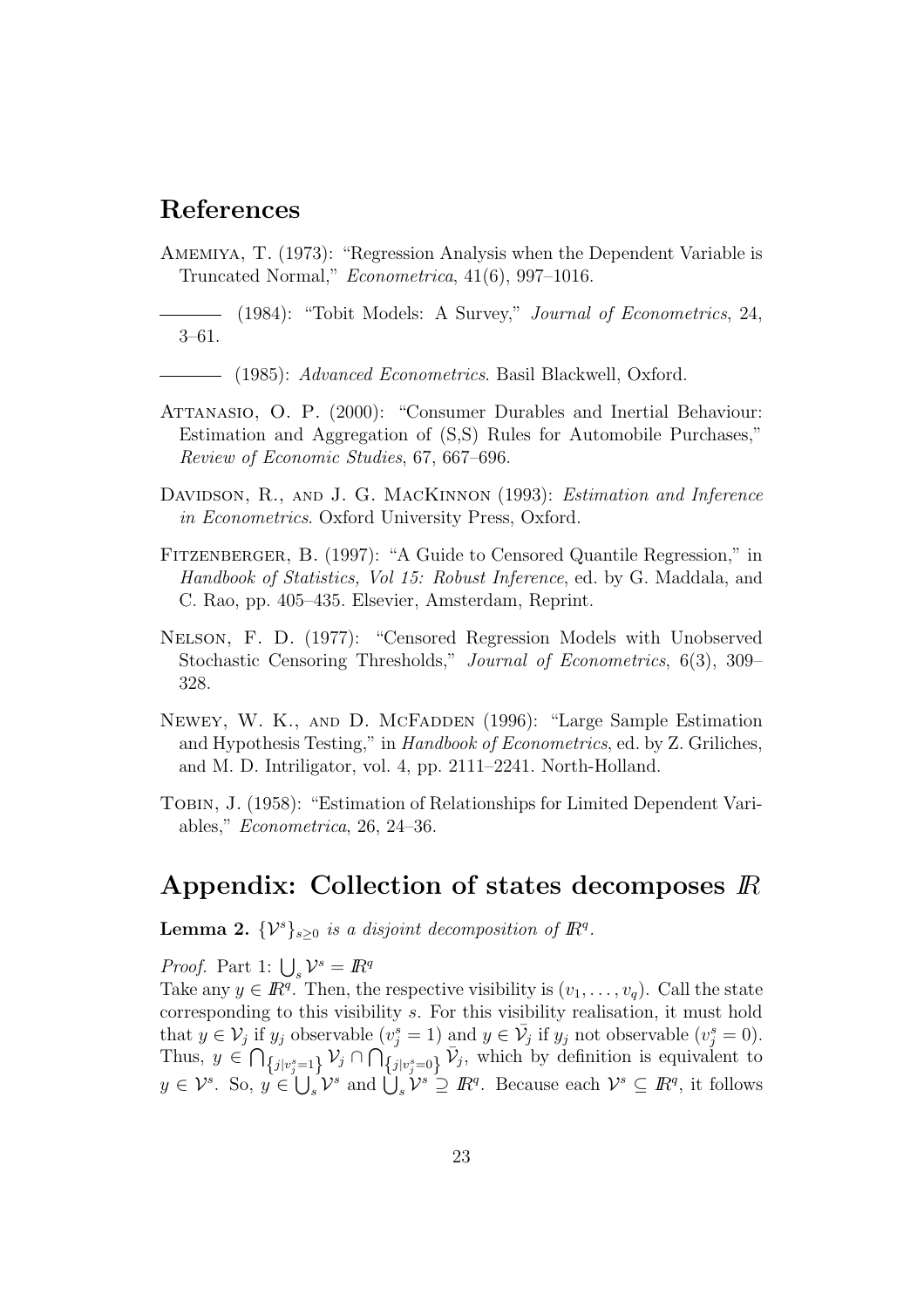that  $\bigcup_s \mathcal{V}^s \subseteq \mathbb{R}^q$ . Overall,  $\bigcup_s \mathcal{V}^s = \mathbb{R}^q$ .

## Part 2:  $\mathcal{V}^s \cap \mathcal{V}^{s'} = \emptyset$  for  $s \neq s'$ .

If states differ  $(s \neq s')$ , it follows that there exists a component k which is visible in one state but not in the other  $(v_k^s \neq v_k^{s'}$  $s'$ ). Without loss of generality, let s be the state where it is visible, then  $\mathcal{V}^s \subseteq \mathcal{V}_k$  and  $\mathcal{V}^{s'} \subseteq \bar{\mathcal{V}}_k$ by the definition of the visibility set. Hence,  $(\mathcal{V}^s \cap \mathcal{V}^{s'}) \subseteq (\mathcal{V}_k \cap \bar{\mathcal{V}}_k)$ . But the latter is by construction the empty set:  $\mathcal{V}_k \cap \mathcal{V}_k = \emptyset$ . Thus, the visibility sets must be disjoint:  $(\mathcal{V}^s \cap \mathcal{V}^{s'}) = \emptyset$ .